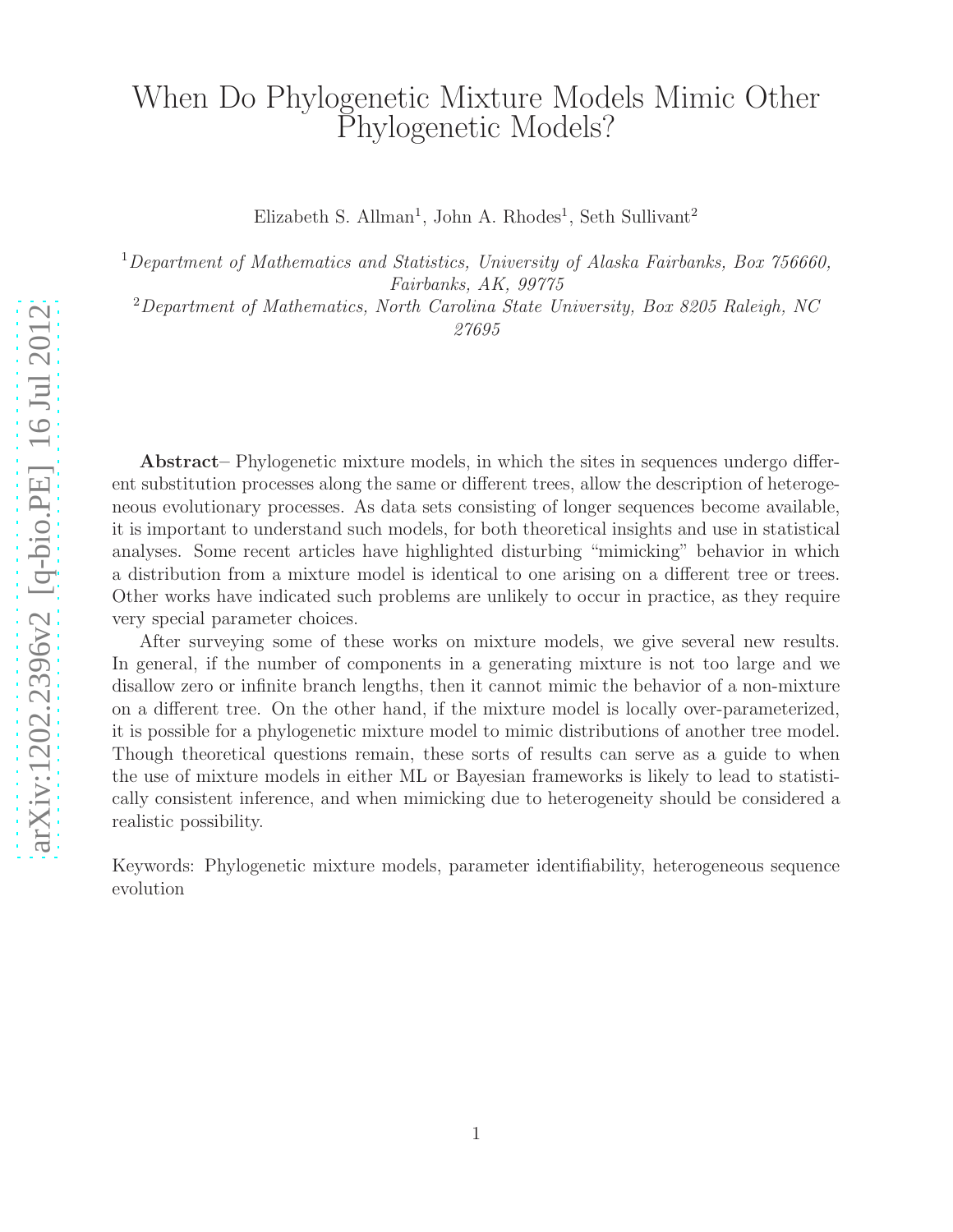As phylogenetic models have developed, there has been a trend toward allowing increasing heterogeneity of the evolutionary processes from site to site. For instance, the standard general time-reversible model (GTR) is now usually augmented by across-site rate variation, and the inclusion of invariable sites. Recently interest has expanded to more general mixture models, in which processes vary more widely. Much of this work has focused on developing models that might be useful for data analysis, and has therefore involved gaining practical experience with inference from data sets, and investigating theoretical questions of parameter identifiability, which is necessary for establishing that inference is statistically consistent.

Among the results emerging from theoretical considerations, however, has been the construction of some explicit examples of mixture models on one tree that 'mimic' standard mod-els on another tree, for certain parameter choices [\(Matsen and Steel](#page-15-0), [2007;](#page-15-0) Stefankovič and Vigoda, [2007a](#page-15-1)[,b\)](#page-16-0). While it should not be surprising that a highly heterogenous processes could produce data indistinguishable from a homogeneous process on a different tree, the simplicity of these examples, and the limited heterogeneity they require, is perhaps more worrisome. If such examples were widespread, then there would be severe theoretical limits on our ability to detect when a heterogeneous process is acting. Moreover, heterogeneous processes on one tree might routinely mislead us into thinking data arose on a different tree. We have encountered researchers who, not surprisingly, find this possibility alarming.

In discussing mixture models, it is useful to distinguish between *single-tree mixture mod*els, in which all sites evolve along the same topological tree but perhaps with different branch lengths, rate matrices, and base distributions, and multitree mixture models, in which sites may evolve along different topological trees (as is appropriate when recombination, hybridization, or lateral gene transfer, occurs). Though the explicit examples mentioned above are single-tree mixtures, mimicking by multitree mixtures is of course also a possibility.

In this work we investigate the possibility of mimicking, with the intent of understanding its origin and whether it should be a major concern. Because the question of whether mimicking occurs is closely related to the question of identifiability of parameters for mixture models, we begin with a review of the literature addressing the latter. Next we establish that a limited amount of heterogeneity in a single-tree mixture cannot mimic evolution on a different tree in most relevant circumstances. We show how known examples of nonidentifiability of trees due to mixture processes arise from a readily understood issue of local over-parameterization. Finally, for certain group-based models (Jukes-Cantor and Kimura 2-parameter) we also obtain results indicating that if mimicking does occur for multitree mixtures, then it is not entirely misleading. In the case of fully-resolved trees, any mimicking distribution can only agree with a distribution coming from one of the topological trees appearing in the mixture.

## Mixture models and identifiability

Model-based phylogenetic inference from sequence data requires compromises between simplicity and biological realism. Typical current modeling assumptions include that all sites evolve on a single tree, according to the same substitution process, often with a simple Γdistributed scaling of rates across the sites. While one can easily formulate models allowing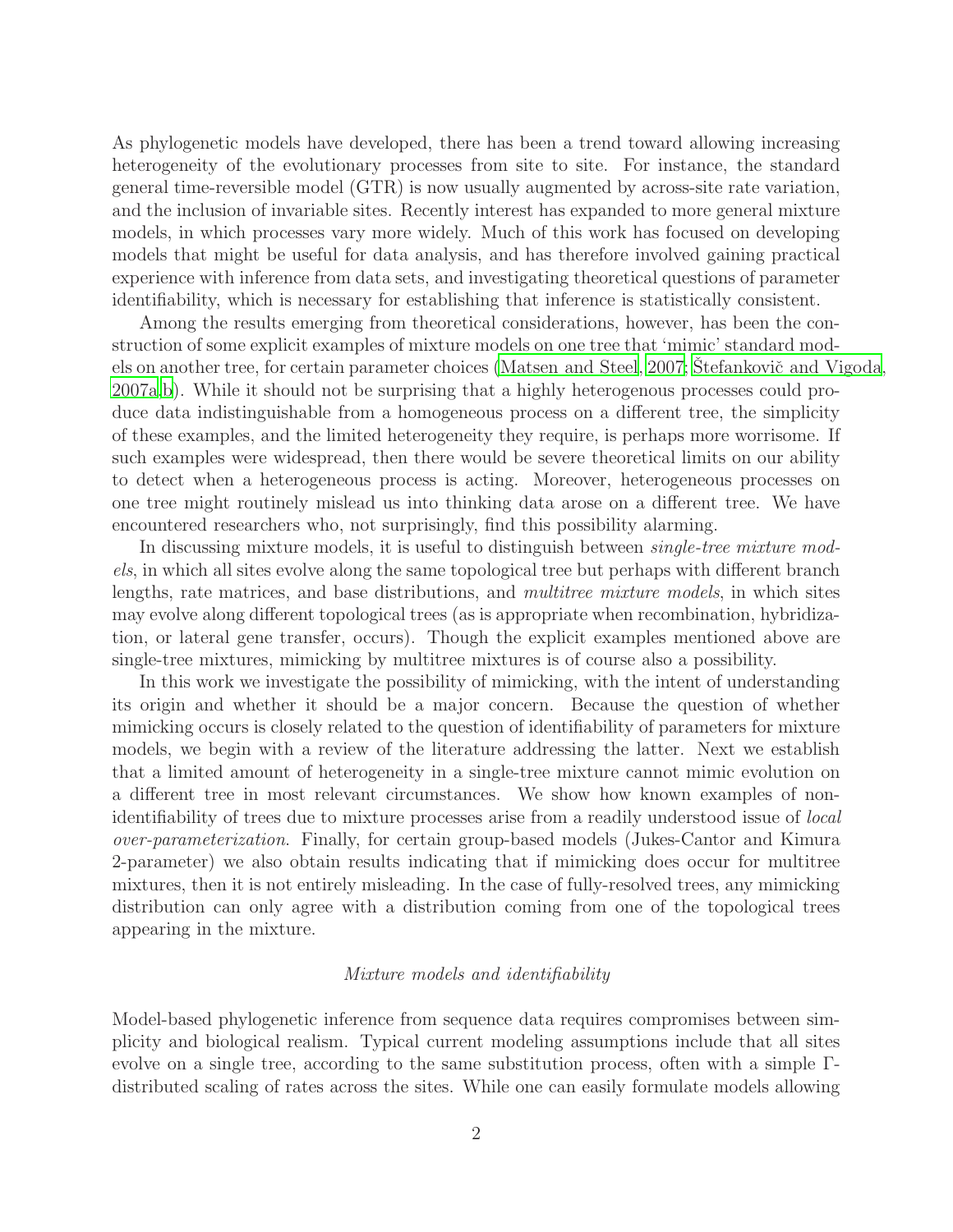more complexity, the additional parameters this introduces can be problematic. Not only is software likely to require longer run-times, but one also risks 'overfitting' of finite data sets and thus interpreting stochastic variation as meaningful signal.

As larger data sets become more common, one might be less concerned with the threat of overfitting, and thus attracted to the use of more complex models. However, there are theoretical problems which can also prevent a complex model from being useful for inference, no matter how much data one has. If two or more distinct values of some parameter — the topological tree relating the taxa, for instance — can lead to exactly the same expectations of data, then that parameter fails to be identifiable. Without identifiability, even given access to unlimited data generated exactly according to the model, no method of inference will be able to dependably determine the true parameter value. In contrast, if a parameter is identifiable, then under very mild additional assumptions, the standard frameworks of maximum likelihood and Bayesian inference can be shown to be *statistically consistent*. That is, assuming again that the model faithfully describes the data generation process, as the size of a data set is increased, the probability of these methods leading to an accurate estimate of the parameter approaches 1.

Of course the notion of statistical consistency says nothing about how statistical inference will behave when the process generating the data is not captured fully by the model chosen to analyze it (i.e., when the model used in the analysis is *misspecified*). Nonetheless, consistency is generally viewed as a basic prerequisite for choosing an inference method, since without it a method is not sure to give good results even under idealized circumstances. As no tractable statistical model is likely to ever capture the full complexity of the processes behind sequence evolution, some model misspecification will always be with us. The inference task then depends on formulating models with enough complexity to capture the main processes we believe to be at work (thus minimizing misspecification), but which have identifiable parameters (so that in a more perfect world our inference methods would not fail).

Unfortunately, it is not hard to conceive of data sets for which the modeling assumptions underlying today's routine analyses are strongly violated. For instance, different parts of a single gene sequence might undergo rather different substitution processes, perhaps due to different substructures of the protein they encode. Alternatively, lateral transfer of genetic material may have resulted in sequences that are amalgams of those evolving on different trees. Analyzing such data under a standard model simply assumes that neither of these has occurred, and so is an instance of misspecification. While one would hope there would be some indication of this as the analysis is conducted — perhaps by a poor likelihood score or poor convergence of a Bayesian MCMC run — there is no guarantee that an obvious sign will appear.

An alternative is to consider *mixture models*, which explicitly allow for such heterogeneity in the data. Mixtures consider several classes of sites which might each evolve according to a distinct process, either on the same topological tree (a single-tree mixture model), or on possibly different trees (a multitree mixture model). In both cases the use of a mixture model differs from a partitioned analysis of data, in which the researcher imposes a partitioning of the sites into classes, each of which must evolve according to a single standard model. For a mixture model, there is no a priori partitioning; instead, the class to which a site belongs is treated as a random variable. The probability that any site is in a given class is then a parameter of the model, and thus to be inferred.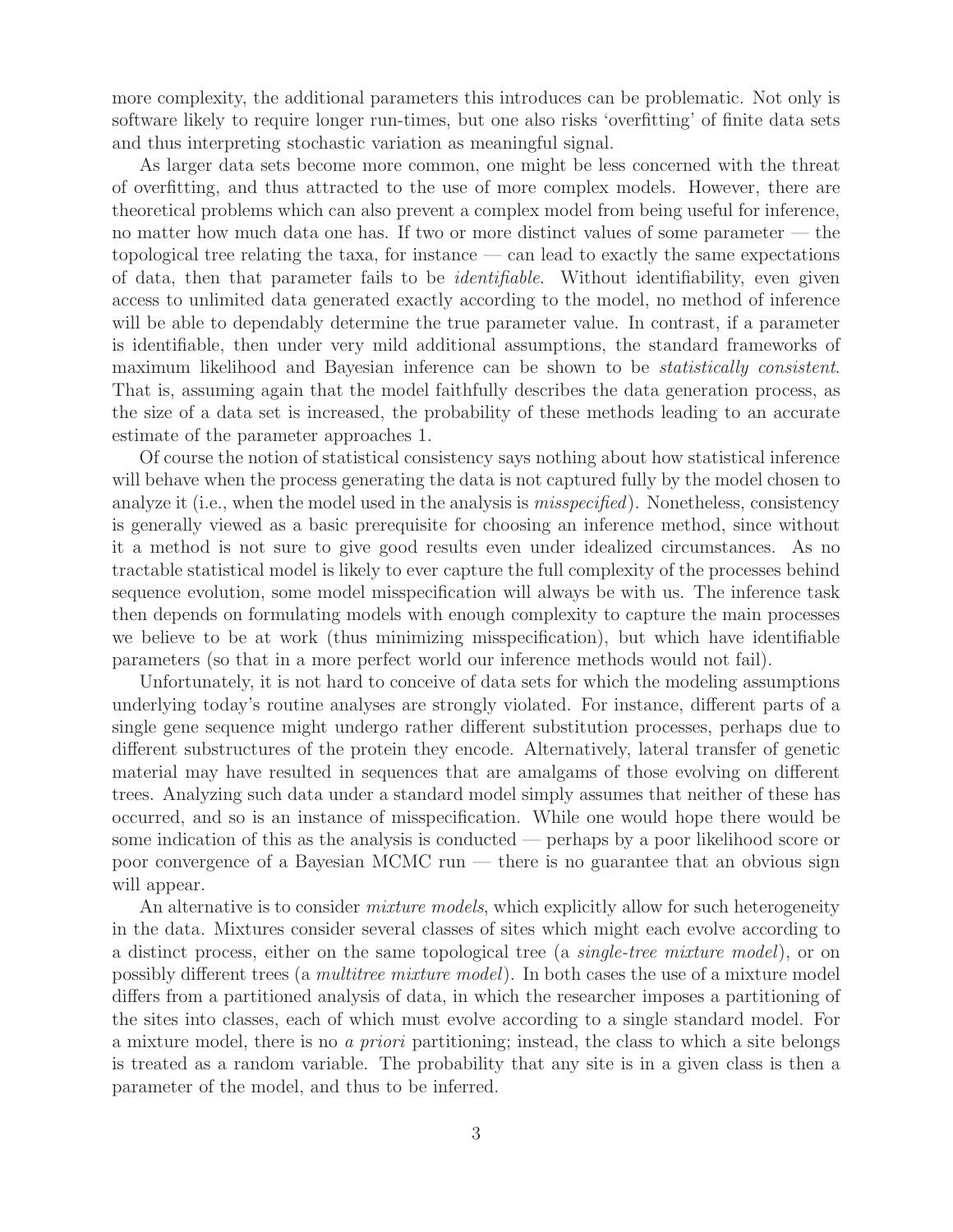The single-tree  $GTR+\Gamma(+1)$  model is a familiar, but highly restricted type of mixture, with few parameters, that is commonly used in data analysis. Only recently [Chai and Housworth](#page-14-0) [\(2011\)](#page-14-0) completed a rigorous proof that the parameters of this model, including the tree topology, are identifiable from its probability distributions in most cases, and thus that it gives consistent inference under maximum likelihood. However, the special case of the  $F81+\Gamma+I$ submodel remains open [\(Allman et al.](#page-14-1), [2008;](#page-14-1) [Steel](#page-15-2), [2009](#page-15-2)).

On the other hand, a single-tree rate-variation model in which the rate distribution was allowed to be arbitrary was one of the earliest mixture models seen to be problematic, as every tree can produce the same distribution of site patterns [\(Steel et al., 1994\)](#page-15-3). The nocommon-mechanism (NCM) model introduced by [Tuffley and Steel \(1997\)](#page-15-4) provides another example of a mixture in which distributions do not identify trees. However, these models are rather unusual, in that the number of their parameters grows with sequence length. This extreme over-parameterizaton is well understood, as is the implication that these models do not lead to statistically consistent inference under a maximum likelihood framework. [\(Steel](#page-15-5) [\(2011\)](#page-15-5) offers a more complete and subtle discussion of NCM models and inference.) Of course these models were introduced to elucidate theoretical points, and were not intended for data analysis.

Much recent work on mixture models has focused on those with a finite (though perhaps large) number of mixture components, allowing more heterogeneity among the classes than the simple scaling of the rate variation models. Several papers have shown that inference from data generated by a mixture process can be poor if the analysis is based on a misspecified nonmixture model [\(Kolaczkowski and Thornton](#page-15-6), [2004](#page-15-6); [Mossel and Vigoda](#page-15-7), [2005,](#page-15-7) [2006\)](#page-15-8). The examples in these works indicate that we may be misled if we ignore the possibility of such heterogeneity. This point is further underscored by Matsen [and Steel \(2007](#page-15-0)), who discuss why analysis with a misspecified non-mixture can lead to erroneous inference in some specific circumstances. As there is no general reason why one should expect good inference with a misspecified model, to our mind these works primarily indicate the importance of further study of mixture models, so that they may be applied intelligently when substantial heterogeneity is possibly present.

However, several works have indicated that models with a finite number of mixture classes may have theoretical shortcomings as well. Working with no restriction on the number of classes, Stefankovič and Vigoda  $(2007a,b)$  $(2007a,b)$  emphasize that unless a model is special enough that there are linear inequalities (which they call *linear tests*) distinguishing between unmixed distributions arising on different trees, then there will be cases in which tree topologies cannot be identified from single-tree mixture distributions. [Matsen](#page-15-9) et al. [\(2008](#page-15-9)) explore this more particularly for the Cavender-Farris-Neyman (CFN) 2-state symmetric model.

While there is no doubt that certain mixtures are problematic due to the failure of identifiability for some parameter choices, whether this is really of great practical concern is in fact not at all clear from the results mentioned so far. Thoughtful use of mixture models for data analysis has seemed to perform well for a number of research groups [\(Ronquist and Huelsenbeck](#page-15-10), [2003;](#page-15-10) [Pagel and Meade, 2004](#page-15-11), [2005;](#page-15-12) [Huelsenbeck and Suchard,](#page-15-13) [2007;](#page-15-13) [Le et al.](#page-15-14), [2008](#page-15-14); [Wang et al., 2008;](#page-16-1) [Evans and Sullivan, 2012\)](#page-14-2). While publication bias against failed analyses could be responsible for a lack of reports of difficulties with mixture models in the literature, we also have not heard of such problems through our professional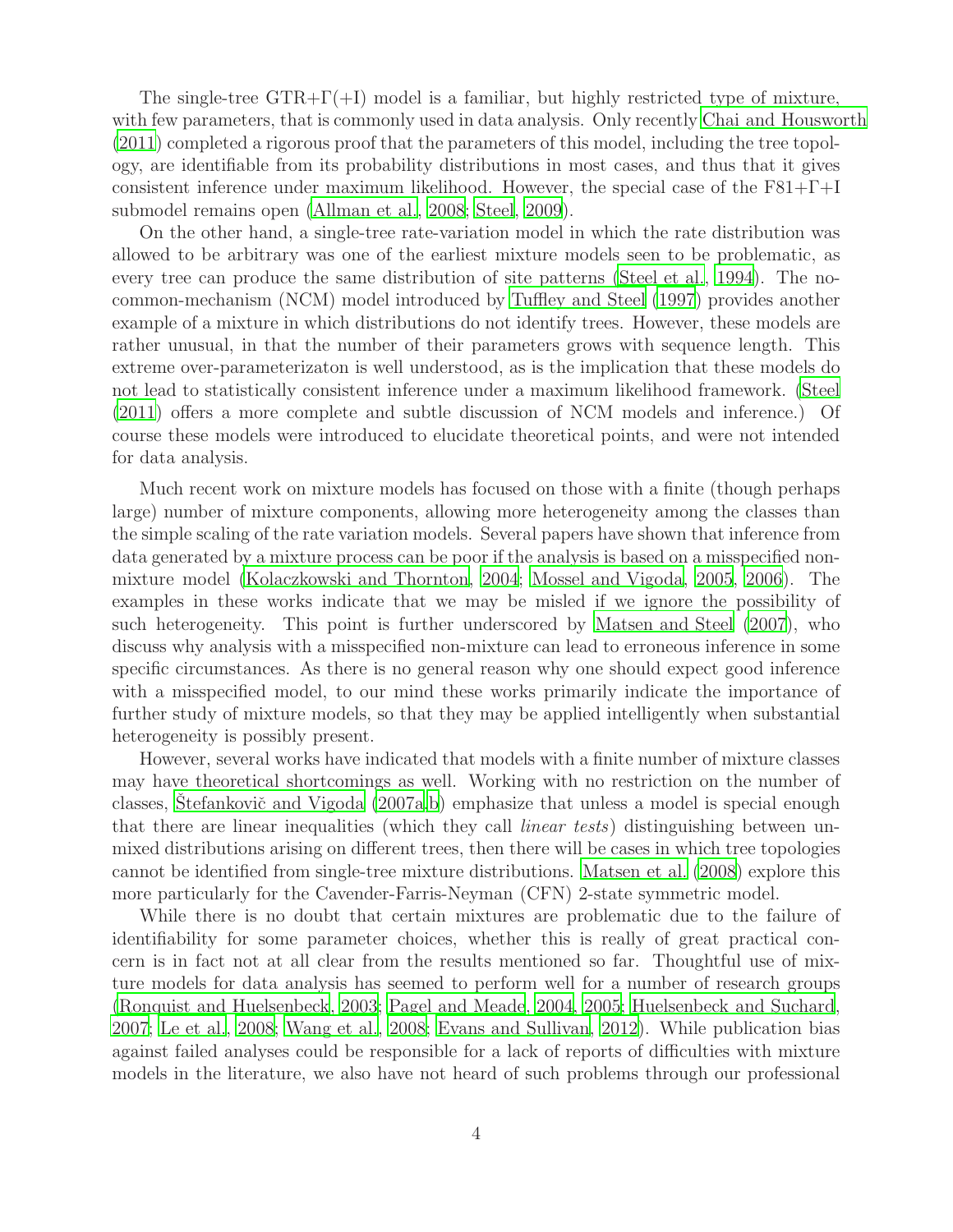interactions. Of course this does not rule out the possibility that data is produced by even more heterogeneous processes that mimic those assumed in the analysis, and thus mislead us into believing an adequate model has been chosen.

Several papers [\(Allman and Rhodes](#page-14-3), [2006;](#page-14-3) [Allman et al.](#page-14-4), [2011;](#page-14-4) [Rhodes and Sullivant,](#page-15-15) [2012\)](#page-15-15) have given a strong theoretical indication that problematic mixtures, for which trees are non-identifiable, are quite rare. Using algebraic techniques building on the idea of phylogenetic invariants, these works show in a variety of contexts that mixture distributions cannot mimic distributions arising on other trees, for generic choices of numerical parameters. 'Generic' here has a precise meaning that informally can be expressed as "if the model parameters are chosen at random, and thus do not have any special values or relationships among themselves." More formally, the set of exceptional parameters leading to non-identifiability is of strictly smaller dimension than the full parameter space. Thus if the true parameters were chosen by throwing a dart at the parameter space, with probability 1 they would lie off that exceptional set. [Rhodes and Sullivant \(2012\)](#page-15-15) give an upper bound on the number of classes that, for a quite general model, ensures generic identifiability of the trees in all single-tree and in many multitree mixtures. This bound is exponential in the number of taxa, and likely to be larger than the number of classes one would actually use in data analysis.

While these positive theoretical results indicate one should seldom encounter problems with the judicious use of a mixture model in data analysis, one may still worry about the possible exceptions. The exceptional cases are generally not explicitly characterized in these papers, and the arguments used to establish that they form a set of lower dimension are rather technical. The intuition of the authors is that the potential exceptional set one could extract from these works is likely to be much larger than the true exceptional set, as an artifact of the techniques of proof. Moreover, experience with other types of statistical models outside of phylogenetics (e.g., hidden Markov models, Bayesian networks) with similar exceptional sets of non-identifiability has shown they can still be quite useful, and are generally not problematic for data analysis.

## Mimicking and identifiability

Considering models with a small number of mixture classes, Stefankovič and Vigoda (2007a[,b](#page-16-0)) and [Matsen and Steel \(2007\)](#page-15-0) give explicit examples of parameter choices in certain 2-class CFN single-tree mixture models that lead to exactly the same unmixed probability distributions as a standard model on a different tree. Since the unmixed model is a special case of a 2-class single-tree mixture (in which one class does not appear, due to a mixing parameter of 0, or alternatively in which the two classes behave identically), one interpretation of this result is a failure of tree identifiability for 2-class CFN single-tree mixtures. Indeed, this example shows one cannot have identifiability across all of parameter space for this model, and thus that the generic identifiability mentioned in the last section is the best one can establish.

Another interpretation of the example, emphasized by the term 'mimicking' used by [Matsen and Steel \(2007\)](#page-15-0), is that we could not distinguish data produced by the heterogeneous model from that produced by the unmixed one, and thus would have no indication that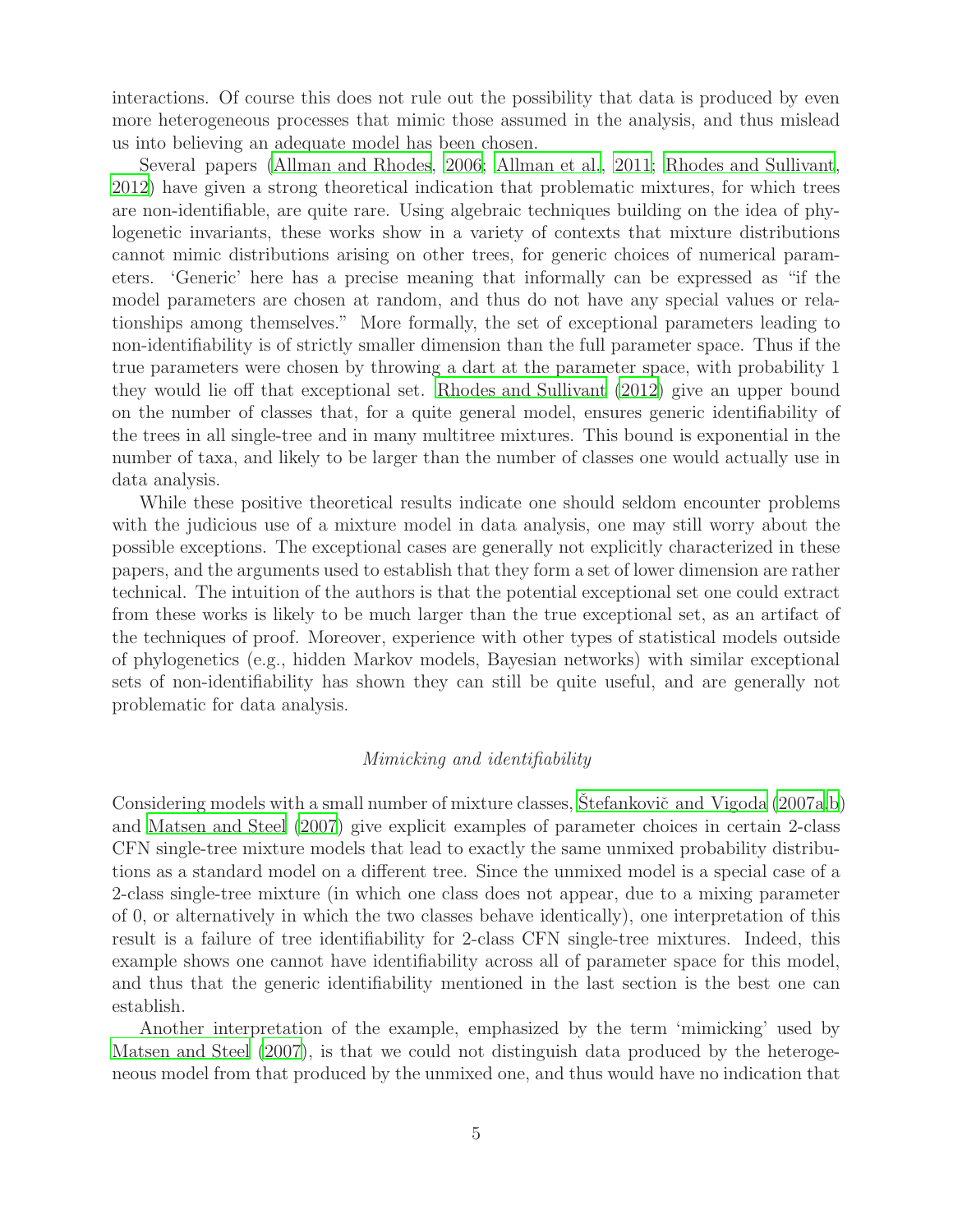we should consider a mixture process as underlying the data. The simpler unmixed model would already fit data well, and we might not even consider the possibility of heterogeneity misleading us. (Of course performing an analysis of such data under the mixture model would not help us anyway, as the tree is not identifiable under it for the specific numerical parameters generating the data.)

Simpler models are nested within those allowing more heterogeneity and, as this example shows, the possibility of mimicking arises because identifiability may not hold for all parameter values of the more complex model. The results of [Allman and Rhodes \(2006](#page-14-3)); [Allman et al. \(2011](#page-14-4)); [Rhodes and Sullivant \(2012\)](#page-15-15), which establish generic identifiability of mixture models, therefore indicate that mimicking should be a rare phenomenon, requiring very special parameter choices in the more complex model. If a heterogeneous model has been shown to have generically identifiable parameters, then provided its parameters are chosen at random the probability of it mimicking a submodel is 0. Nonetheless, if only generic identifiability of parameters of a mixture model is known, without an explicit characterization of those special parameter choices leading to non-identifiablity, then we still have a less-than-solid understanding of when mimicking can occur.

In subsequent sections we give mathematical justification — with no cryptic assumptions of genericity of parameters — that a limited amount of heterogeneity in a single-tree mixture cannot mimic evolution on a different tree in most relevant circumstances. We also show how examples of non-identifiability of trees due to mixture processes can arise from a readily understood issue of local over-parameterization. This explains the 2-class mimicking examples of Stefankovič and Vigoda  $(2007a,b)$  $(2007a,b)$  $(2007a,b)$  and Matsen and Steel  $(2007)$ , which are constructed for 2-state models whose parameter space is of larger dimension than the distribution space for a 4-taxon tree. However, this is not the setting in which most data analysis is likely to take place. For 4-state models encompassing those such as the general time-reversible (GTR) which are in common use, we show even 3-class mixtures cannot mimic non-mixtures. While these positive identifiability results do not encompass the large number of mixture components allowed for generic parameters in the identifiability results of [Rhodes and Sullivant](#page-15-15) [\(2012\)](#page-15-15), by excluding the possibility of exceptions they are, in some sense, more complete. Finally, for certain group-based models (Jukes-Cantor and Kimura 2-parameter), for which linear tests exist, we also obtain results indicating that if mimicking does occur for multitree mixtures, then it is not entirely misleading. In the case of fully-resolved trees, any mimicking distribution can only agree with a distribution coming from one of the topological trees appearing in the mixture.

The mathematical tools we use to obtain our results involve the polynomial equalities called phylognetic invariants, which have been extensively studied for both the group-based models and the general Markov model, and mixtures built from them. However, we supplement these with some polynomial *inequalities*. While the potential usefulness of inequalities was made clear even in the seminal paper of [Cavender and Felsenstein \(1987\)](#page-14-5) which introduced invariants, their study unfortunately remains much less developed than the study of invariants. Though a deeper understanding of inequalities for both unmixed and mixture models would be highly desirable, here we make do with a few *ad hoc* ones.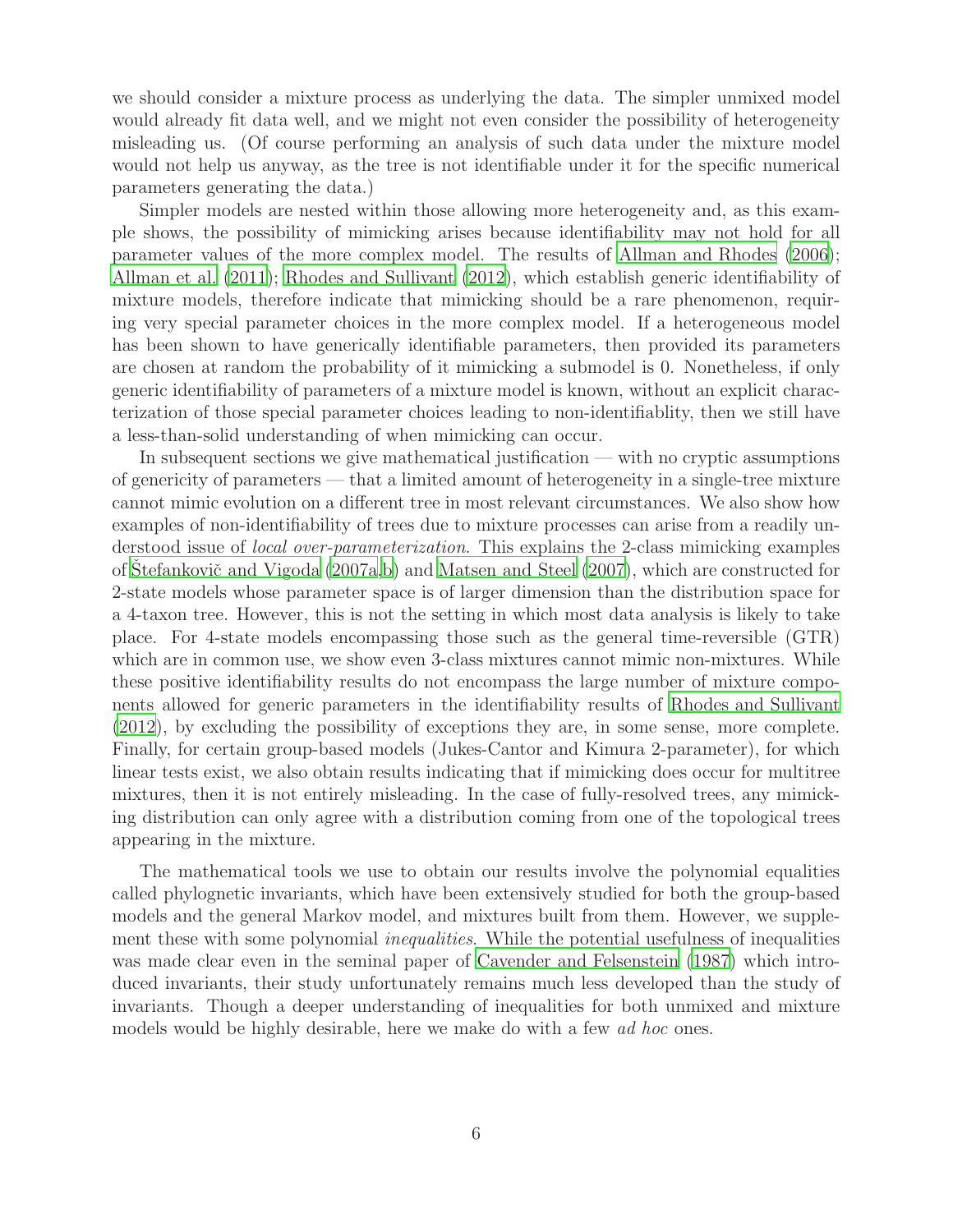## PHYLOGENETIC MIXTURE MODELS

In this section, we describe the class of phylogenetic models that we study. Our definition of an unmixed phylogenetic model is broad, encompassing most standard phylogenetic models such as the GTR, as well as those studied by Stefankovič and Vigoda  $(2007a,b)$  $(2007a,b)$  $(2007a,b)$ , [Matsen and Steel \(2007](#page-15-0)), and [Matsen et al. \(2008\)](#page-15-9). Informally, we consider continuous-time models, but do not require time-reversibility or stationarity, and allow the substitution process to change at a finite set of points on the tree. Such relaxations of the usual modeling assumptions have appeared in several works [\(Yang and Roberts](#page-16-2), [1995](#page-16-2); [Galtier and Gouy,](#page-14-6) [1998;](#page-14-6) [Yap and Speed, 2005](#page-16-3)).

We assume that the random variables modeling characters have  $\kappa \geq 2$  states, the most important values being  $\kappa = 4$  (DNA models),  $\kappa = 2$  (purine/pyrimidine models), and  $\kappa = 20$ (protein models).

By a *rate matrix* for a state substitution process we mean a  $\kappa \times \kappa$  matrix with nonnegative off-diagonal entries, whose row sums are all zero. (To fix a scaling, one may also impose some normalization convention.) Such a rate matrix  $Q = (q_{ij})$  generates a continuous-time  $\kappa$ -state Markov chain. Associated with Q is a directed graph,  $G_Q$ , on nodes  $\{1, 2, \ldots, \kappa\}$ representing states, which has an edge  $i \rightarrow j$  if, and only if,  $q_{ij} \neq 0$ . The process defined by  $Q$  is said to be *irreducible* if  $G_Q$  is strongly connected, that is, there is a directed path from node i to node j for all  $i, j$ . Informally, this means it is possible to transition from any state to any other state, by possibly passing through other states along the way. Irreducibility guarantees that for all  $t > 0$  the discrete-time Markov transition matrix  $\exp(qt)$  has strictly positive entries. Of course  $\exp(Qt)$  is the identity matrix when  $t = 0$ , and so has zero entries.

Consider an unrooted, combinatorial, phylogenetic tree,  $T$ , in which we allow polytomies. Then by the *general continuous-time model* on  $T$ , we mean the following: First, possibly introduce a finite number of degree 2 nodes (in order to model a root, and points where the state substitution process changes) along any of the edges of  $T$  to obtain  $T'$ . Then choose some node to serve as a root of  $T'$ , and make any assignment of a strictly positive  $\kappa$ -state distribution  $\pi$  at the root. Irreducible rate matrices  $Q_i$  and edge lengths  $t_i \in \mathbb{R}_{\geq 0}$ are assigned to each edge  $i$  of  $T'$ . This notion is more general than is often used in most practical data analysis, since 1)  $\pi$  need not be the stationary distribution of any  $Q_i$ , and 2) the  $Q_i$  may be different for each edge; we do not assume a common process across the tree. We at times restrict to considering only irreducible rate matrices of a certain form  $(e.q.,)$ Jukes-Cantor, or GTR) and specialized  $\pi$ , in order to draw conclusions about submodels.

If numerical model parameters are specified as above, then the Markov transition matrix on edge *i* of T' is  $M_i = \exp(Q_i t_i)$ . If T'' denotes the tree obtained from T' by suppressing non-root nodes of degree 2, and edges  $i, i + 1, \ldots, i + r$  of T' become a single edge of T'', then one defines a Markov matrix on that edge of  $T''$  as the product  $M_i M_{i+1} \cdots M_{i+r}$ . From the assumption of irreducibility of rate matrices we immediately obtain the following.

<span id="page-6-0"></span>Lemma 1. Consider any choice of general continuous-time model parameters on a phylogenetic tree T. Then the Markov transition matrices associated to the edges of  $T'$  and  $T''$  are each either the identity matrix, or a nonsingular matrix with strictly positive entries.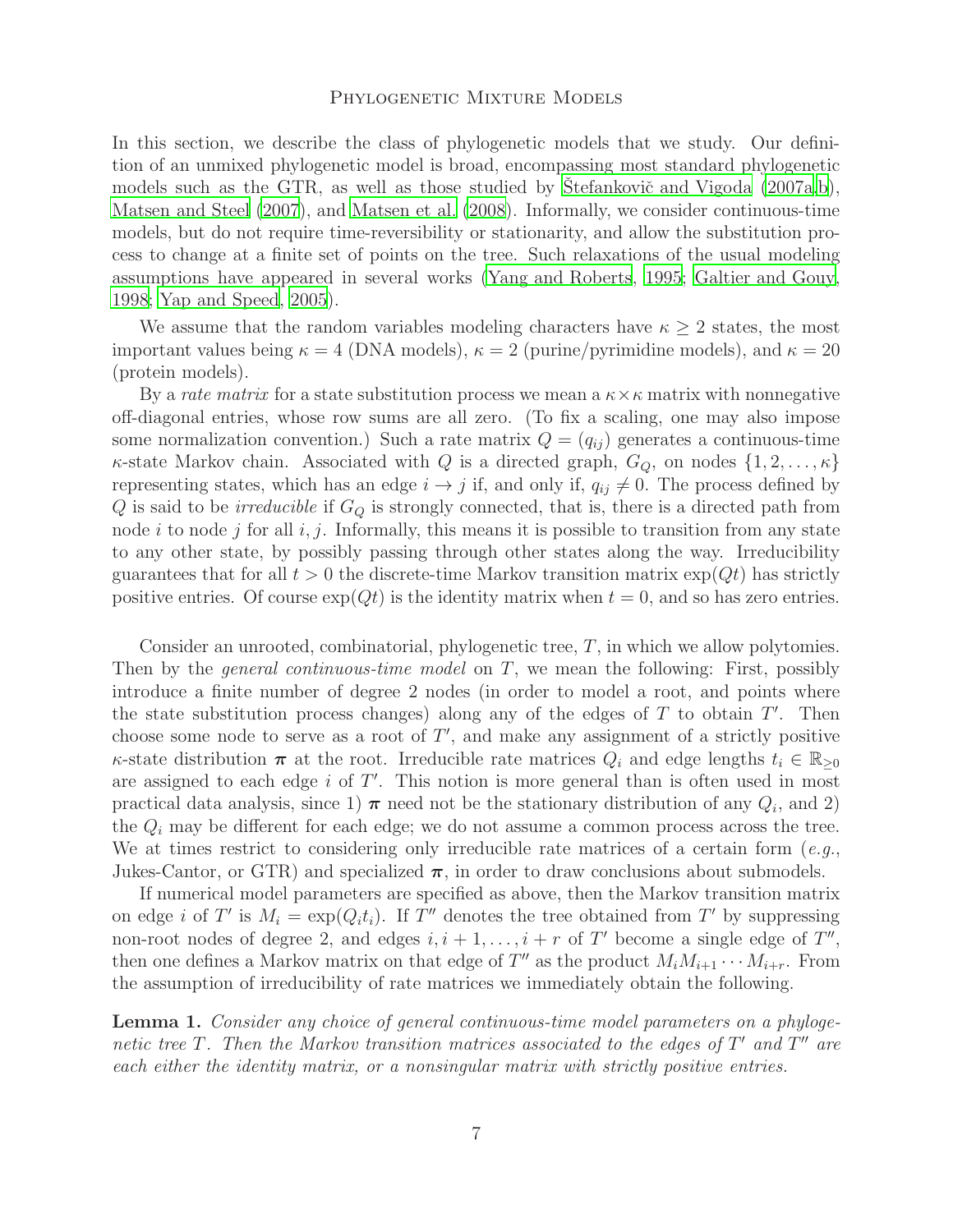The root distribution and collection of edge transition matrices on  $T''$  determine the probabilities of any site pattern occurring in sequence data. For instance, in a 5-taxon case of DNA sequences, the  $4^5$  site patterns  $AAAA$ ,  $AAAA$ ,  $A, AAA$ ,  $A, AAA$ ,  $B, A, B$ ,  $B$ ,  $B$  and  $C$  are  $D$  will be observed with probabilities that can be computed from the base frequencies (the entries of  $\pi$ ), and probabilities of various base substitutions over edges of the tree (the entries of the  $M_i$ ). The probability distribution for a choice of general continuous-time model parameters for a fixed tree  $T$  is then just the vector of the probabilities of all such site patterns. In the 5-taxon DNA case, for example, it is an ordered list of  $4<sup>5</sup>$  numbers describing expected frequencies of site patterns assuming the given parameter values.

By  $\mathcal{M}_T$  we denote the set of all probability distributions arising on T for all choices of general continuous-time parameters. One can think of this object as encapsulating descriptions of all the infinite data sets that might be produced on the topological tree  $T$ , regardless of the specific base distribution, rate matrices, and edge lengths used. It is thus a basic theoretical object relating the general continuous-time substitution process on T to data, without regard to specific numerical parameters. We therefore refer to  $\mathcal{M}_T$  as the general continuous-time model on T. (Later in this paper, we use the same notation for a submodel obtained by restricting parameters to a specific form, such as Jukes-Cantor, but the distinction will be clear from the context.)

The open phylogenetic model,  $\mathcal{M}_T^+ \subseteq \mathcal{M}_T$ , is the subset of distributions obtained by requiring that no internal branch lengths are zero, that is all  $t_i > 0$  except possibly for pendant edges. Since we allow trees to have polytomies, any distribution in  $\mathcal{M}_T$  is contained in the open model for a possibly different tree; one merely contracts all internal edges of T which were assigned branch length zero, thus introducing new polytomies.

If  $\mathcal{T} = \{T_1, \ldots, T_r\}$  is a multiset of topological trees, then the *mixture model* on  $\mathcal{T}$  is the set  $\mathcal{M}_{\mathcal{T}}$  of all probability distributions of site patterns of the form

$$
s_1p_1+s_2p_2+\cdots+s_rp_r,
$$

where  $p_i \in \mathcal{M}_{T_i}$  is a probability distribution arising on  $T_i$ , and the  $s_i \geq 0$  are mixing parameters with  $s_1 + s_2 + \cdots + s_r = 1$ . The  $s_i$  can be interpreted as the probabilities that any given site is in class i, while  $p_i$  is the vector of site pattern probabilities for that particular class. The open mixture model  $\mathcal{M}_{\mathcal{T}}^+$  is defined similarly, with  $p_i \in \mathcal{M}_{T_i}^+$ . Note that in the open mixture model we allow all mixing parameters, so that some mixture components may in fact not appear if an  $s_i = 0$ . If all mixing parameters are required to be strictly positive, we denote the set of distributions by  $\mathcal{M}_{\mathcal{T}}^{++}$ .

## **RESULTS**

## Single-tree Mixture Models

[Matsen and Steel \(2007](#page-15-0)) and Stefankovič and Vigoda (2007b) showed that under the CFN model it is possible for a 2-class mixture on a single topological tree (that is,  $\mathcal{T} = \{T, T\}$ ) to produce distributions matching those of an unmixed model on a different tree. [Matsen et al.](#page-15-9) [\(2008\)](#page-15-9) showed that this is possible if, and only if, the trees involved differ by a single NNI move.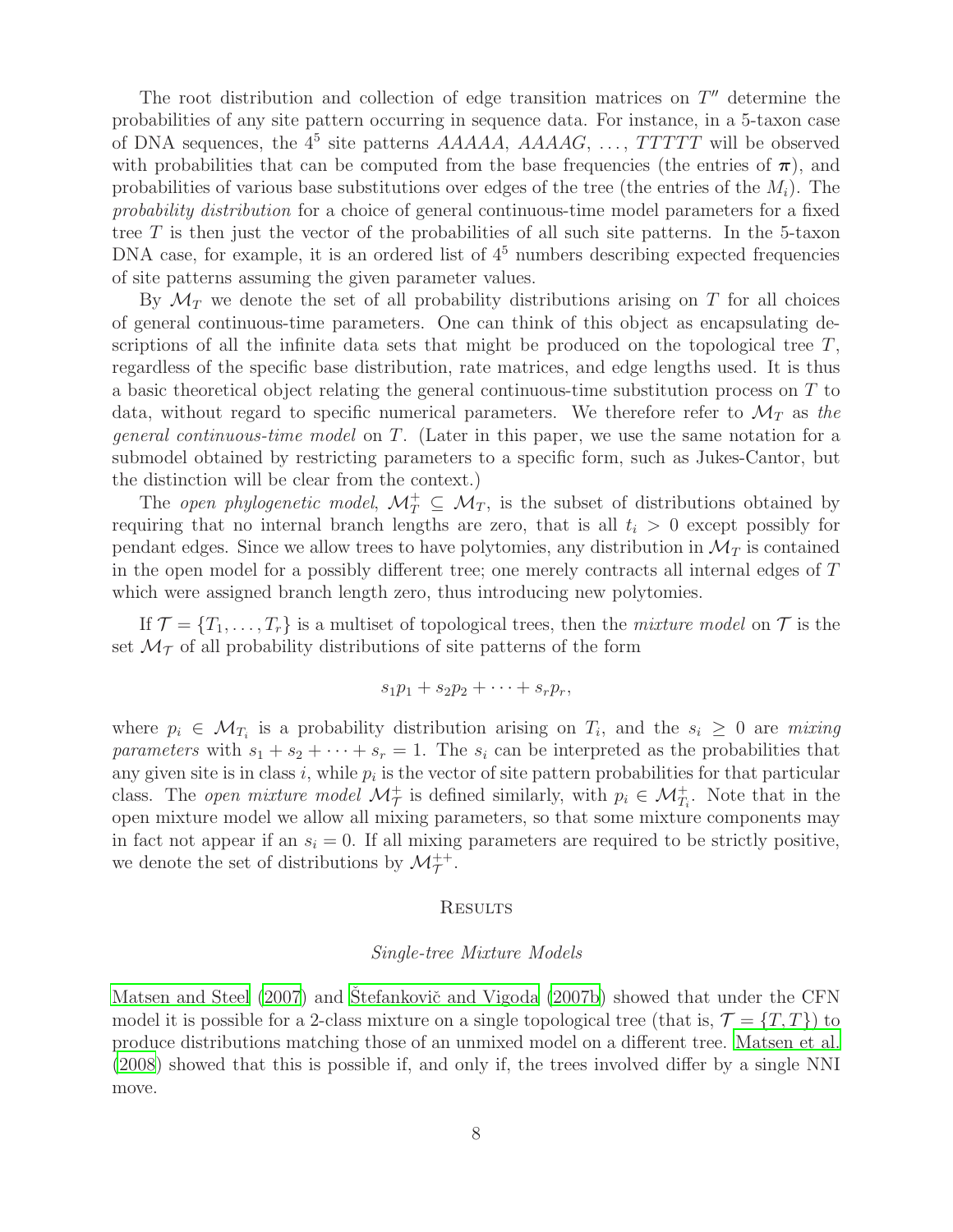Our main result in this setting shows that these possibilities are essentially a "fluke of low dimensions," tied to the 2-state nature of the CFN model. Models with larger state spaces, such as the 4-states of DNA models, cannot exhibit such mimicking behavior with such a small number of mixture components. In a subsequent section a further analysis will show that this CFN mimicking is a consequence of local over-parameterization.

<span id="page-8-0"></span>**Theorem 1.** Consider the  $\kappa$ -state general continuous-time phylogenetic model. Let  $\mathcal T$  consist of  $\kappa - 1$  copies of tree  $T_1$ , and S consist of a single tree  $T_2$ . Then  $\mathcal{M}_{\mathcal{T}}$  and  $\mathcal{M}_{\mathcal{S}}^+$  have no distributions in common, and thus mimicking cannot occur, unless  $T_1$  is a refinement of  $T_2$ .

Note that while the mixture on  $\mathcal T$  in this theorem has all classes evolving on the same topological tree, no further commonality across classes is assumed. The individual classes may not only have different edge-lengths associated to the tree, but also different base distributions and rate matrices.

A closely related identifiability result was already known to hold for generic choices of parameters in a slightly broader setting [\(Allman and Rhodes, 2006\)](#page-14-3), so the contribution here is to remove the generic assumption. Note that for the important case of  $\kappa = 4$ , corresponding to DNA models, this implies that we cannot have a 2- or 3-class mixture mimic the distribution on a single tree unless we allow zero length branches in the mixture components. This indicates the examples of Matsen and Steel  $(2007)$  and Stefankovič and Vigoda  $(2007a,b)$  $(2007a,b)$  $(2007a,b)$ cannot be generalized to 4-state models, without passing to at least a 4-class mixture.

## Local Over-parameterization

Note that the examples of [Matsen and Steel \(2007](#page-15-0)) and Štefankovič and Vigoda (2007b) are allowed by Theorem [1,](#page-8-0) since they are constructed for a model with  $\kappa = 2$  and  $\mathcal{T}$  a 2-element multiset. To see why the existence of such examples should not be too surprising, it is helpful to first consider an unrooted 4-leaf tree T and perform a parameter count for the CFN model. A 2-class single-tree mixture on  $T$  can be specified by 11 numerical parameters: for each class there are 5 Markov transition matrices with 1 free parameter (the edge length) each, and 1 additional mixing parameter. However any 4-taxon CFN mixture distribution on any 4-taxon tree lies in a certain 7-dimensional space, due to the symmetry of the model. An 11-dimensional parameter space is thus collapsed down to a subset of a 7-dimensional distribution space. Although this does not prove every distribution with such symmetry must arise from this 2-class mixture, the excess of parameters suggests that it is likely that many do. As a result, one suspects at least some non-mixture distributions on trees different from T are likely to be mimicked by this 2-class mixture. This suspicion is then confirmed by explicit examples.

When a tree has many more leaves, however, a similar parameter count for the 2-class CFN mixture can fail to indicate potential problems, since the number of model parameters grows linearly with the number of leaves, while the number of possible site patterns grows exponentially. However, we show below that one can extend mimicking examples on small trees to larger trees, thus creating what might at first appear to be more unexpected instances of mimicking. We refer to such examples, where mimicking is produced first on a small tree by allowing an excessive number of mixture components, and then extended to larger trees,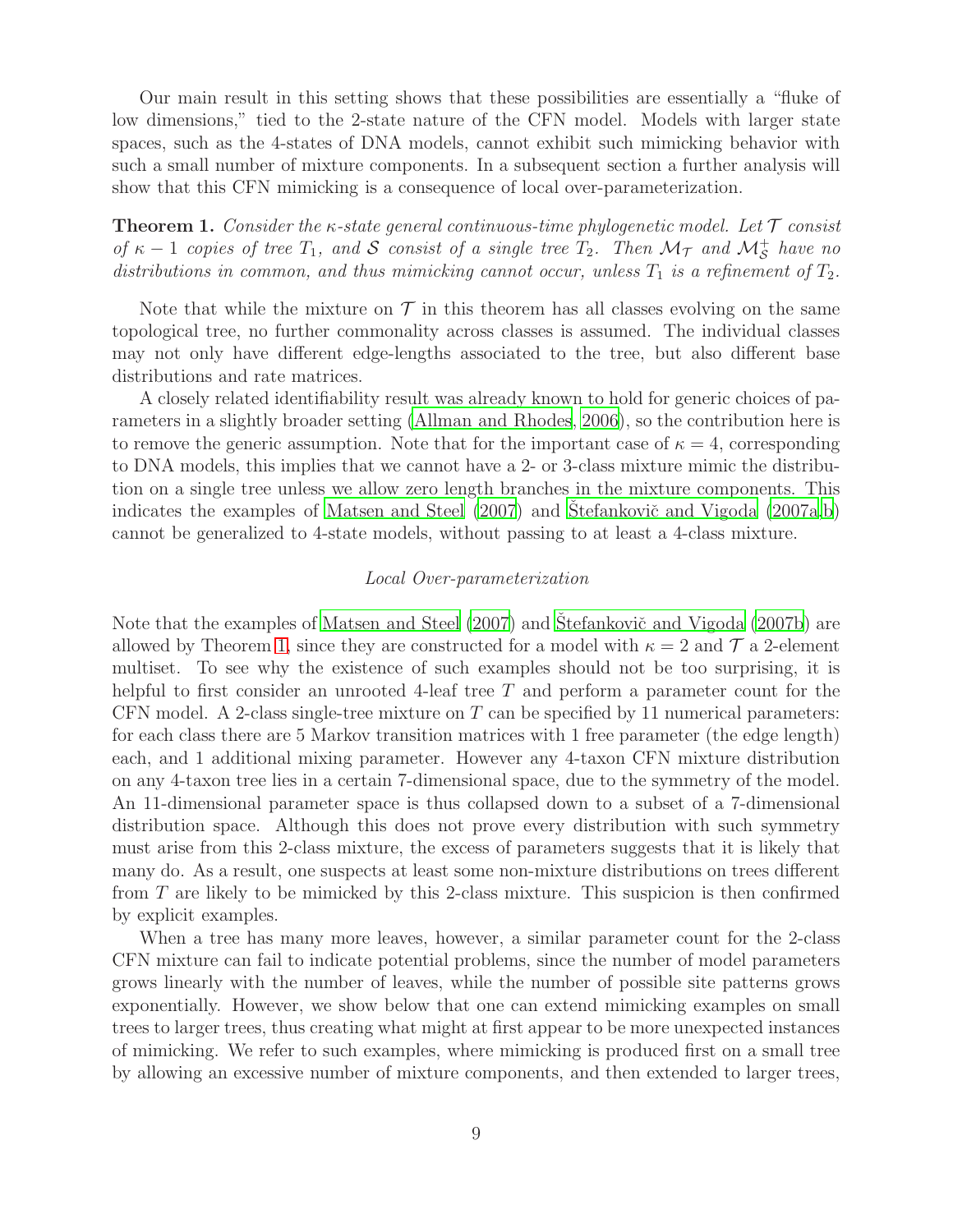as arising from *local over-parameterization*. This notion can be used to produce many new examples of the mimicking phenomenon, on single- or multitree mixtures.

We distinguish here between three types of mimicking, of different degrees of severity. For notational convenience we use  $\mathcal{M}_{\mathcal{T}}^*$  to denote any of the models  $\mathcal{M}_{\mathcal{T}}$ ,  $\mathcal{M}_{\mathcal{T}}^+$ , or  $\mathcal{M}_{\mathcal{T}}^{++}$ .

**Definition.** A mixture model  $\mathcal{M}_{\mathcal{T}}^*$  weakly mimics distributions in  $\mathcal{M}_{\mathcal{S}}^*$  if  $\mathcal{M}_{\mathcal{T}}^*$  and  $\mathcal{M}_{\mathcal{S}}^*$  have no distributions in common, *i.e.*, if  $\mathcal{M}_{\mathcal{T}}^* \cap \mathcal{M}_{\mathcal{S}}^* \neq \emptyset$ . A mixture model  $\mathcal{M}_{\mathcal{T}}^*$  strongly mimics distributions in  $M_S^*$  if dim  $M_T^* \cap M_S^* = \dim M_S^*$ . A mixture model  $M_T^*$  completely mimics distributions in  $\mathcal{M}_{\mathcal{S}}^*$  if  $\mathcal{M}_{\mathcal{S}}^* \subseteq \mathcal{M}_{\mathcal{T}}^*$ .

Thus weak mimicking requires only a single instance of probability distributions arising on  $S$  and  $\mathcal T$  matching, for a single pair of parameter choices for the models. Strong mimicking requires a neighborhood of distributions arising on  $S$  to be matched by ones arising on  $T$ , so that all parameter choices near a specific pair lead to mimicking. Complete mimicking requires every distribution arising on  $S$  to be matched by one arising on  $T$ , so that mimicking occurs for all parameter choices.

More informally, weak mimicking that is not strong can be viewed as unlikely to be problematic in practice, since it does not occur over a range of parameter values. Similarly, strong mimicking that is not complete may be a serious problem on parts of parameter space, but is limited in not affecting all choices of parameters. Complete mimicking, however, means it is impossible to determine if any data fit by the mimicked model actually arose from the mimicking one.

To make the idea of local over-parameterization precise, we need the concept of a fusion tree, as depicted in Figure [1.](#page-10-0) Informally, one considers a 'core' tree with only a few leaves, and then enlarges it to relate many more taxa, by attaching rooted trees to the leaves. Let T be the core tree relating taxa X. For each  $x \in X$ , let  $B_x$  be a rooted tree with taxon set  $A_x$ , where the  $A_x$  have no elements in common. A set of such trees  $\mathcal{B} = \{B_x : x \in X\}$  is called a set of *fusion ends* for X. The *fusion tree*  $T^{\mathcal{B}}$ , with leaf set  $\cup_{x\in X} A_x$ , is obtained from T and B by identifying each leaf x of T with the root of  $B_x$ . In short, the fusion tree  $T^{\mathcal{B}}$  is obtained by fusing the trees in  $\mathcal B$  onto the leaves of  $T$ .

If T is a collection of trees with the same leaf set X, and  $\mathcal{B} = \{B_x : x \in X\}$  is a set of fusion ends for X, let  $\mathcal{T}^{\mathcal{B}}$  be the multiset  $\mathcal{T}^{\mathcal{B}} = \{T^{\mathcal{B}} : T \in \mathcal{T}\}\$ of fusion trees. Thus all trees in  $\mathcal{T}^{\beta}$  display the same topological structure for the subtrees of the fusion ends, but can differ in their cores. The following propositions allow us to pass mimicking properties from small trees to large trees.

<span id="page-9-0"></span>**Proposition 1.** Suppose for a taxon set X that  $\mathcal{M}_{\mathcal{T}}^*$  weakly mimics  $\mathcal{M}_{\mathcal{S}}^*$ , and that B is a set of fusion ends. Then  $\mathcal{M}_{\mathcal{T}^{\mathcal{B}}}^{*}$  weakly mimics  $\mathcal{M}_{\mathcal{S}^{\mathcal{B}}}^{*}$ .

*Proof.* Any distribution  $q \in M^*_{\mathcal{T}} \cap M^*_{\mathcal{S}}$  arises from parameters on the trees in  $\mathcal{T}$ , as well as from parameters on the trees in  $S$ . Retain these parameters on the corresponding edges of the trees in  $\mathcal{T}^{\mathcal{B}}$  and  $\mathcal{S}^{\mathcal{B}}$ . Choose a length and rate matrix for each edge of each tree in  $\mathcal{B}$ , thus determining probabilities of site patterns at the leaves of the fusion ends conditioned on root states. Use these choices for the corresponding edges in the individual fusion subtrees in  $\mathcal{T}^{\mathcal{B}}$  and  $\mathcal{S}^{\mathcal{B}}$ . With the same mixing parameters as led to q, these parameters give rise to a distribution  $q^{\mathcal{B}} \in \mathcal{M}_{\mathcal{T}^{\mathcal{B}}}^* \cap \mathcal{M}_{\mathcal{S}^{\mathcal{B}}}^*$ .  $\Box$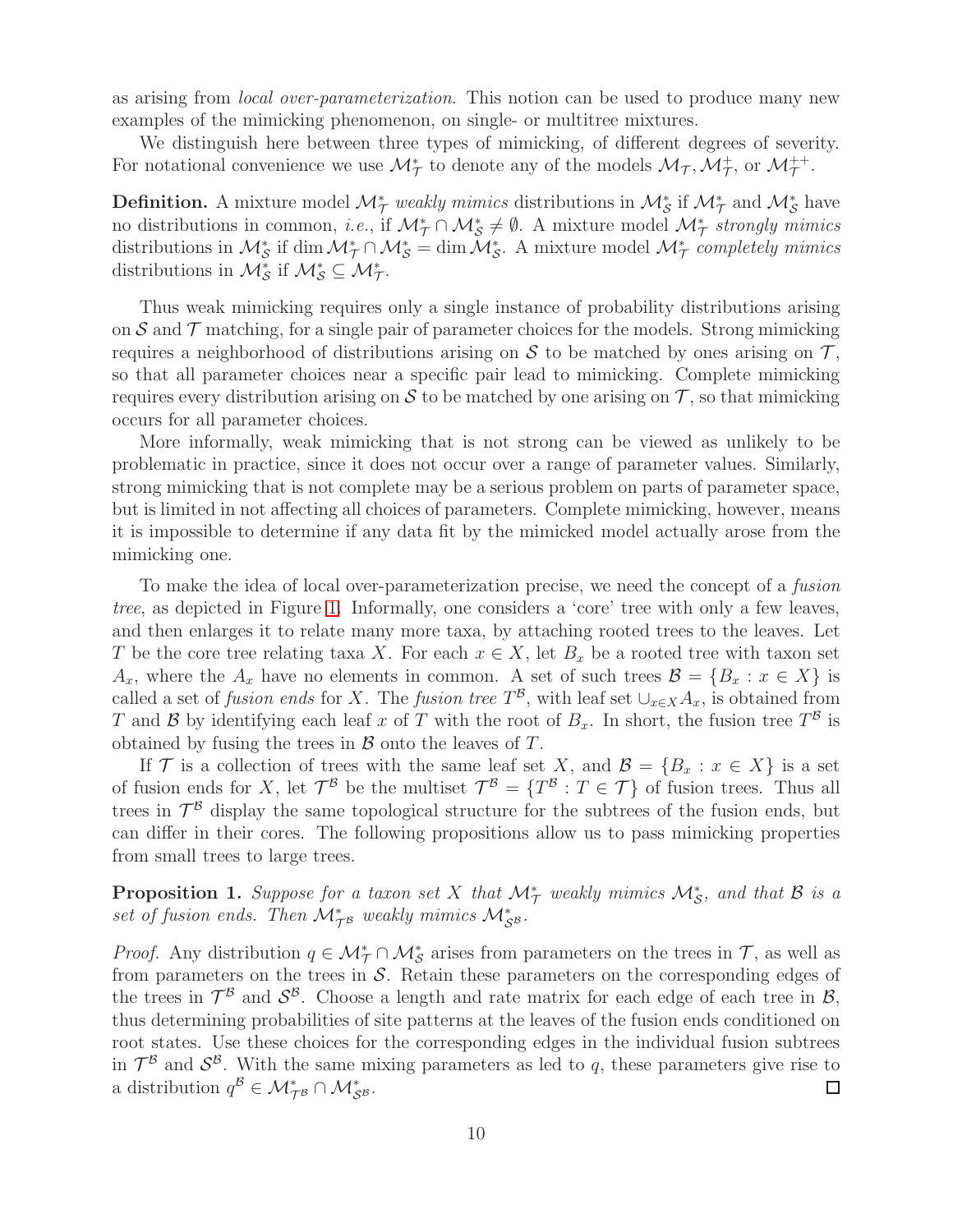

<span id="page-10-0"></span>Figure 1: The fusion tree  $T^{\beta}$  is constructed from a tree T with leaf set  $X = \{a, b, c, d\}$  and a set  $\mathcal{B} = \{B_a, B_b, B_c, B_d\}$  of fusion ends for X. The construction using  $\mathcal{B}$  could be applied to any of the quartet trees with leaf set  $X$ , yielding fusion trees differing by an NNI move from the  $T^{\mathcal{B}}$  shown here. This process underlies the extension of mimicking examples on small trees to larger ones.

Under an additional assumption that the mimicked model  $\mathcal{M}_{\mathcal{S}}^{*}$  is unmixed, more can be said.

<span id="page-10-1"></span>**Proposition 2.** Let  $S = \{T\}$ , be a single tree, and suppose that  $\mathcal{M}_{\mathcal{T}}^*$  strongly mimics (or completely mimics)  $\mathcal{M}_{\mathcal{S}}^*$ . Then for any set  $\mathcal B$  of fusion ends for X,  $\mathcal{M}_{\mathcal{T}^{\mathcal{B}}}^*$  strongly mimics (or completely mimics)  $\mathcal{M}_{\mathcal{S}^{\mathcal{B}}}^{*}.$ 

Proof. This follows from the same argument as was given for Proposition [1,](#page-9-0) with the additional observation that the parameters assigned to edges in the fusion ends can be varied arbitrarily. Since  $\mathcal S$  consists of a single tree, this will give a give a full dimensional set of distributions in  $\mathcal{M}_{\mathcal{S}^B}^*$  which are mimicked by distributions in  $\mathcal{M}_{\mathcal{T}^B}^*$ . If  $\mathcal{M}_{\mathcal{T}}^*$  completely mimics  $\mathcal{M}_{\mathcal{S}}^*$ , note that every distribution in  $\mathcal{M}_{\mathcal{S}^B}^*$  arises from our construction so that  $\mathcal{M}_{\mathcal{T}^B}^*$ completely mimics  $\mathcal{M}_{\mathcal{S}^{\mathcal{B}}}^*$ .  $\Box$ 

These propositions allow the construction of explicit examples of mimicking behavior on large trees from those found on small trees. A typical result of this type, using quartet trees as the core, is:

<span id="page-10-2"></span>**Theorem 2.** Let  $\mathcal T$  consist of r copies of the quartet tree  $T_{12|34}$ , and  $\mathcal S$  consist of s copies of the quartet tree  $T_{13|24}$ . Let T and T' be trees with at least 4 leaves that differ by an NNI move,  $\mathcal{T}'$  consist of r copies of T, and  $\mathcal{S}'$  consist of s copies of  $T'$ .

If  $\mathcal{M}_{\mathcal{T}}^*$  weakly mimics  $\mathcal{M}_{\mathcal{S}}^*$ , then  $\mathcal{M}_{\mathcal{T}'}^*$  weakly mimics  $\mathcal{M}_{\mathcal{S}'}^*$ . Furthermore, if  $\mathcal{M}_{\mathcal{T}}^*$  strongly (or completely) mimics  $\mathcal{M}_{\mathcal{S}}^*$  and  $s = 1$ , then  $\mathcal{M}_{\mathcal{T}}^*$ , strongly (or completely) mimics  $\mathcal{M}_{\mathcal{S}}^*$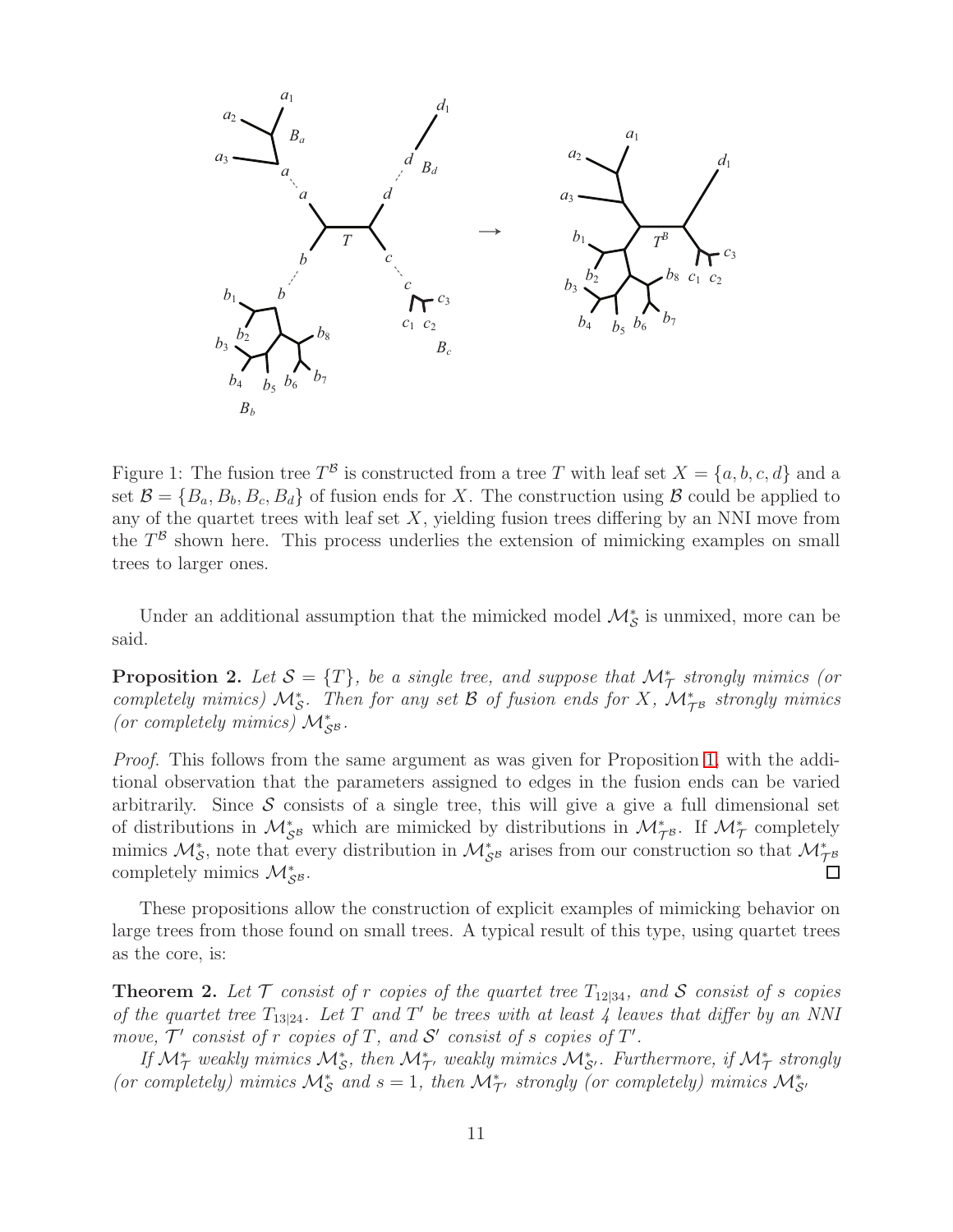Proof. Two trees differ by an NNI move if, and only if, they are obtained from applying fusions to two differing quartet trees. Hence, we can apply Propositions [1](#page-9-0) and [2.](#page-10-1)  $\Box$ 

In particular, Theorem [2](#page-10-2) implies that if quartets give mimicking behavior, then we will have mimicking behavior on trees of arbitrary size. (Note conversely that Theorem 31 of [Matsen et al. \(2008\)](#page-15-9) shows that the only way 2-class single-tree CFN mixtures can mimic CFN non-mixtures on large trees is through such a process applied to quartet overparameterization.)

Consider now the general continuous-time model on a 4-leaf tree. With 5 edges, a distribution is specified by  $\approx 5\kappa^2$  numerical parameters. Since there are no linear tests for this model, and the probability distribution lies in a space of dimension  $\kappa^4 - 1$ , we expect that a mixture of more than  $\approx \kappa^2/5$  components will include an open subset of the probability simplex. Hence such a model is likely to display mimicking behavior. Thus some sort of mimicking seems unavoidable for even moderately sized mixtures. To illustrate, with DNA sequences and  $\kappa = 4$ , an unmixed model is specified by 63 parameters, so the 4-class mixture model has enough parameters  $(4 \times 63 + 3 = 255)$  that it is likely to include a full-dimensional subset (since  $\kappa^4 - 1 = 255$ ) and produce mimicking.

Note that mimicking of the sort produced by local over-parameterization need not be limited to that arising from quartet trees as in the specific example above. With enough mixture components, for some models it may be possible for a mixture on a relatively small tree to mimic a distribution from another tree, differing by more than a single NNI move. This mimicking would again extend to larger trees, using the fusion process of Propositions [1](#page-9-0) and [2.](#page-10-1)

From a practical perspective, however, mimicking through local over-parameterization seems unlikely to be much of an issue in most data analyses, since the mixture parameters leading to it require that the mixed processes differ only on a small part of the tree, and are identical elsewhere. Researchers studying biological situations in which this might be plausible should, however, be aware of the possibility.

Finally, we emphasize that we have not shown that local over-parameterization is the only possible source of mimicking. It would be quite interesting to have examples of mimicking of other sorts, or extensions of Theorem 31 of [Matsen et al. \(2008\)](#page-15-9) to other models and more mixture components.

## Models with Linear Tests

An early motivation for the study of linear invariants for phylogenetic models was that they are also invariants for mixture models on a single tree, and thus offered hope for determining tree topologies even under heterogeneous processes across sites. While poor practical performance [\(Huelsenbeck](#page-14-7), [1995](#page-14-7)) even in the unmixed case led to their abandonment as an inference tool, they remain useful for theoretical purposes. However, among the commonlystudied phylogenetic models, the Jukes-Cantor (JC) and Kimura 2-parameter (K2P) models are the only ones which possess phylogenetically-informative linear invariants.

Stefankovič and Vigoda (2007a) used these linear invariants and the observation that they can be used to give linear tests, to show that if  $\mathcal S$  and  $\mathcal T$  are multisets each consisting of a single repeated *n*-leaf binary (fully-resolved) tree, and these trees are different, then  $\mathcal{M}_{\mathcal{T}}^{+}$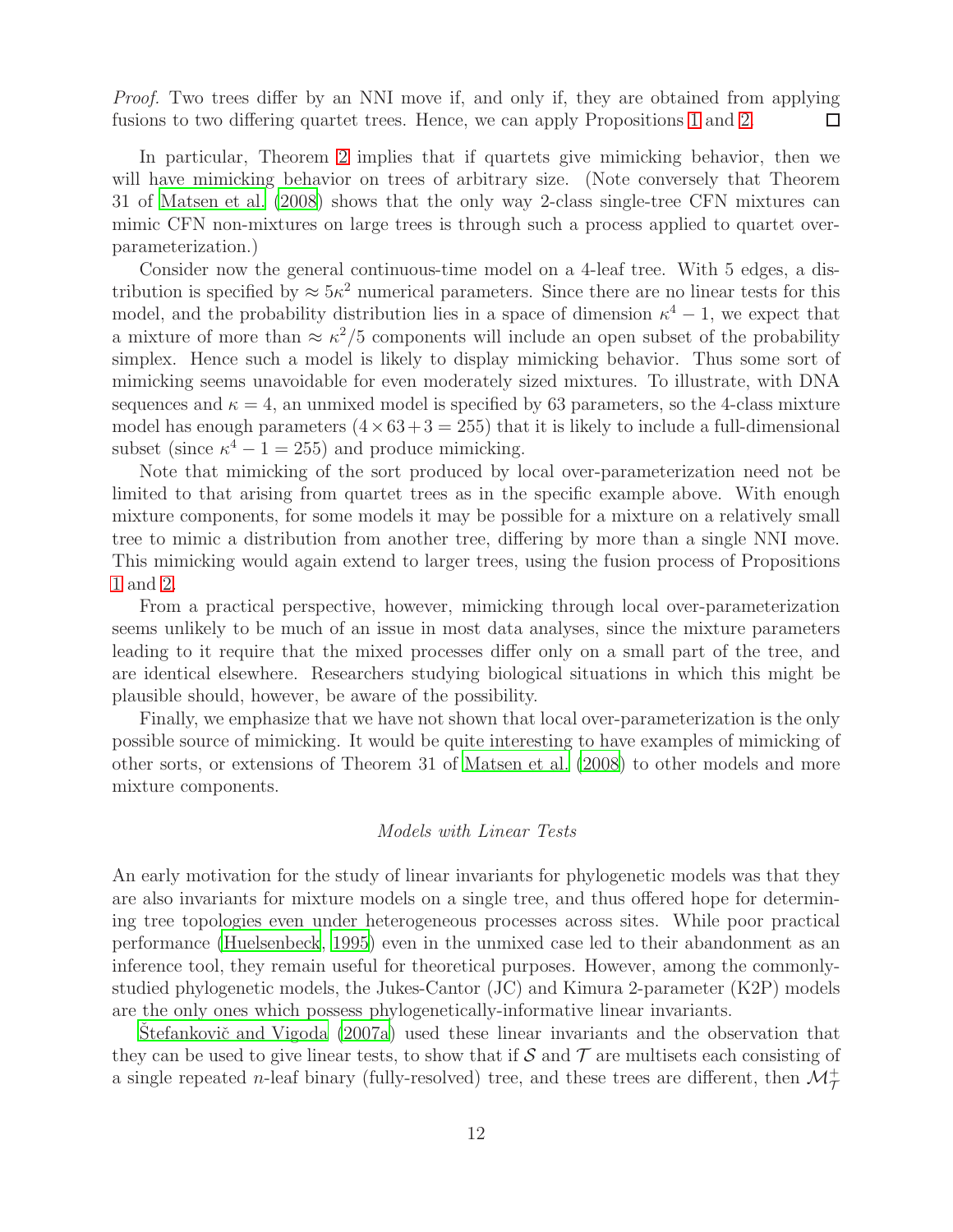and  $\mathcal{M}_{\mathcal{S}}^+$  have no distributions in common, regardless of the number of mixture components. We next explore the extent to which these results can be extended to nonidentical tree mixtures for the JC and K2P models.

<span id="page-12-0"></span>**Theorem 3.** Consider the Jukes-Cantor and Kimura 2-parameter models. Let S be a multiset of many copies of tree  $T_1$  on X, and  $\mathcal T$  an arbitrary multiset of trees on X. If  $\mathcal M_{\mathcal S}$  and  ${\mathcal M}_\mathcal{T}^+$  contain a common distribution, then for every four element subset  $K\subseteq X,$  and for all  $T \in \mathcal{T}$ , either  $T|_K$  is an unresolved (star) tree, or  $T|_K = T_1|_K$ . Thus all trees in  $\mathcal{T}$  have  $T_1$  as a binary resolution.

Furthermore, if all trees  $T \in \mathcal{T}$  are binary, and  $T_1 \notin \mathcal{T}$  then  $\mathcal{M}_{\mathcal{S}}$  and  $\mathcal{M}_{\mathcal{T}}^+$  have no distributions in common.

Informally, the last statement of this theorem states that arbitrary multitree phylogenetic mixtures on fully-resolved trees cannot mimic mixtures on a single tree, unless that tree appears in some component of the mixture. Thus if one erroneously assumed such a mimicking distribution was from a single-tree mixture, the single tree one would recover would in fact reflect the truth for at least one mixture component.

In the case that  $\mathcal{S} = \{T_1\}$ , so  $\mathcal{M}_{\mathcal{S}}$  is not a mixture but rather a standard model, for the JC and K2P models this again rules out any mimicking examples of the sort [Matsen and Steel](#page-15-0)  $(2007)$  and Stefankovič and Vigoda  $(2007b)$  give for CFN, unless one allows zero length branches. This clearly indicates the special nature that any such exceptional cases must have.

Our final theorem shows that the special case of mimicking allowed by Theorem [3](#page-12-0) actually occurs for the Jukes-Cantor model. We provide a construction of such mimicking, where  $\mathcal T$ contains nonbinary trees that are degenerations of the tree T.

<span id="page-12-1"></span>**Theorem 4.** Let T be a tree with internal vertex v which is adjacent to three other vertices  $u_1, u_2, u_3$ . For  $i = 1, 2$ , let  $T_i$  be the tree obtained from T by contracting the edge  $u_i v$ . Let  $S = \{T\}$  and  $\mathcal{T} = \{T_1, T_2\}$ . Then, under the Jukes-Cantor model  $\mathcal{M}^*_{\mathcal{T}}$  completely mimics  $\mathcal{M}^*_\mathcal{S}$ .

## **CONCLUSION**

Interest in the analysis of data sets produced by heterogeneous evolutionary processes is likely to grow, as larger data sets are more routinely assembled. With the increased complexity of heterogeneous models, however, comes the potential loss of ability to validly infer even the tree (or trees) on which the models assume evolution occurs. Such a failure can happen not because data is insufficient to infer parameters well, but rather due to theoretical shortcomings such as non-identifiability of parameters or mimicking behavior. Extreme instances of mixture models, such as the "no common mechanism" model, are known to exhibit such flaws.

While one might wish that software allowing the use of mixture models could warn one if a chosen model is theoretically problematic, this is of course asking too much. A programmed algorithm applied to a non-identifiable model still runs, and produces some output. Programming decisions that have no effect on the output when an identifiable model is used may result in certain biases under a non-identifiable one, so that, under a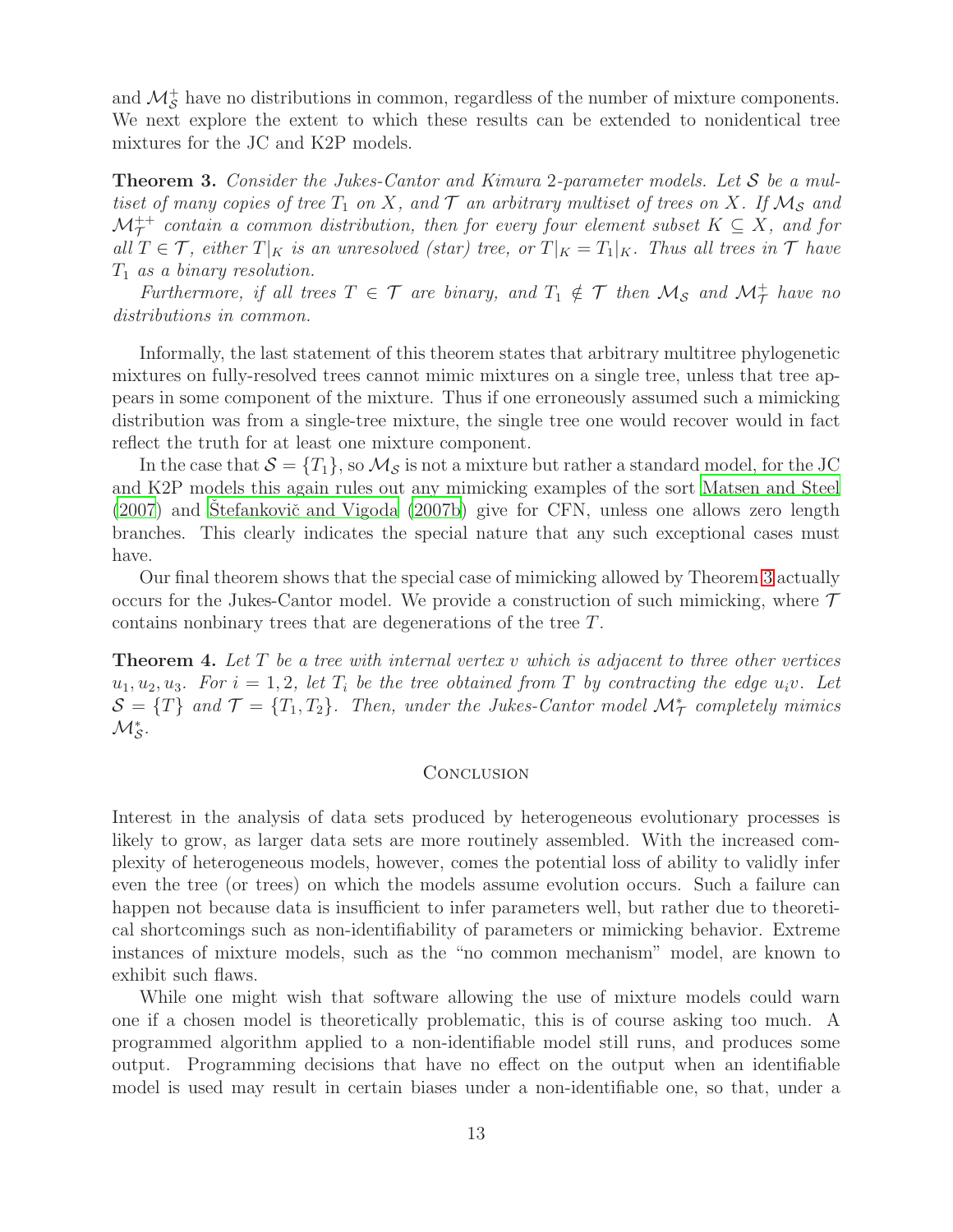maximum likelihood analysis for instance, it appears that a particular parameter value has been inferred even though other values produce the same likelihood. In the same vein, a Bayesian MCMC analysis may have poor convergence, and the posterior distribution may be highly sensitive to the choice of prior. Thus theoretical understanding of identifiability issues are essential.

Establishing which phylogenetic mixture models have few, or no, theoretical shortcomings has proven difficult, but a collection of results has now emerged that can at least guide a practitioner. [Rhodes and Sullivant \(2012](#page-15-15)) provide the largest currently-known bound on how many mixture components can be used in a model before identifiability may fail, a bound that is exponential in the number of taxa. However, this bound is established only for generic choices of parameters. While similar generic results for complex statistical models outside of phylogenetics are generally accepted as indications a model may be useful, it is still desirable to understand the nature of possible exceptions.

Explicit examples have shown exceptions do indeed exist for phylogenetic mixtures, and in particular that the mimicking of an unmixed model by a mixture can occur, even with fairly limited heterogeneity. However the structure of known examples is quite special, depending on what we have called local over-parameterization. We have also shown here that local over-parameterization provides a general means by which examples of lack of identifiability or mimicking can be constructed in the phylogenetic setting. While a simple check that the number of parameters of a complex model exceeds the number of possible site patterns can serve as a indication of a failure of identifiability in other circumstances, this check may not uncover problems due to local over-parameterization.

Although we do not believe problems due to mimicking through local over-parameterization are at all common in data analysis, those analyzing data which could plausibly be produced by heterogeneous processes should be aware of the possibility. Mimicking due to local overparameterization arises because of excessive heterogeneity of a mixture on a small core part of the tree, combined with homogeneity elsewhere in the tree. The plausibility of this occurring must be judged on biological grounds. If a mixture remains heterogeneous over the entire tree, then by our understanding of generic identifiability of model parameters, mimicking should not occur, with probability 1.

Under more assumptions than those of [Rhodes and Sullivant \(2012](#page-15-15)), we have shown here that it is possible to rule out some undesirable model behavior. If the number of mixture components is small (3 or fewer for DNA models) then there can be no mimicking of an unmixed model by a single-tree mixture of general continuous-time models. Attempting to raise this bound would likely require carefully cataloging exceptional cases, including those arising from local over-parameterization and other causes (if they exist). The technical challenges of doing this may mean that theorems indicating exact circumstances under which a given mixture model may lack parameter identifiability will elude us for some time.

Finally, in the even more specialized setting of certain group-based models, previous work had shown that mixtures on one tree topology could not mimic those on another, even if arbitrarily many mixture components are allowed. We extended this in Theorem [3](#page-12-0) to show that a mixture on many different trees could not mimic that on a single tree unless there are strong relationships between the tree topologies. Though investigations with these models have little direct applicability to current practice in data analysis, the insights gained provide some indications of how more complicated models might behave.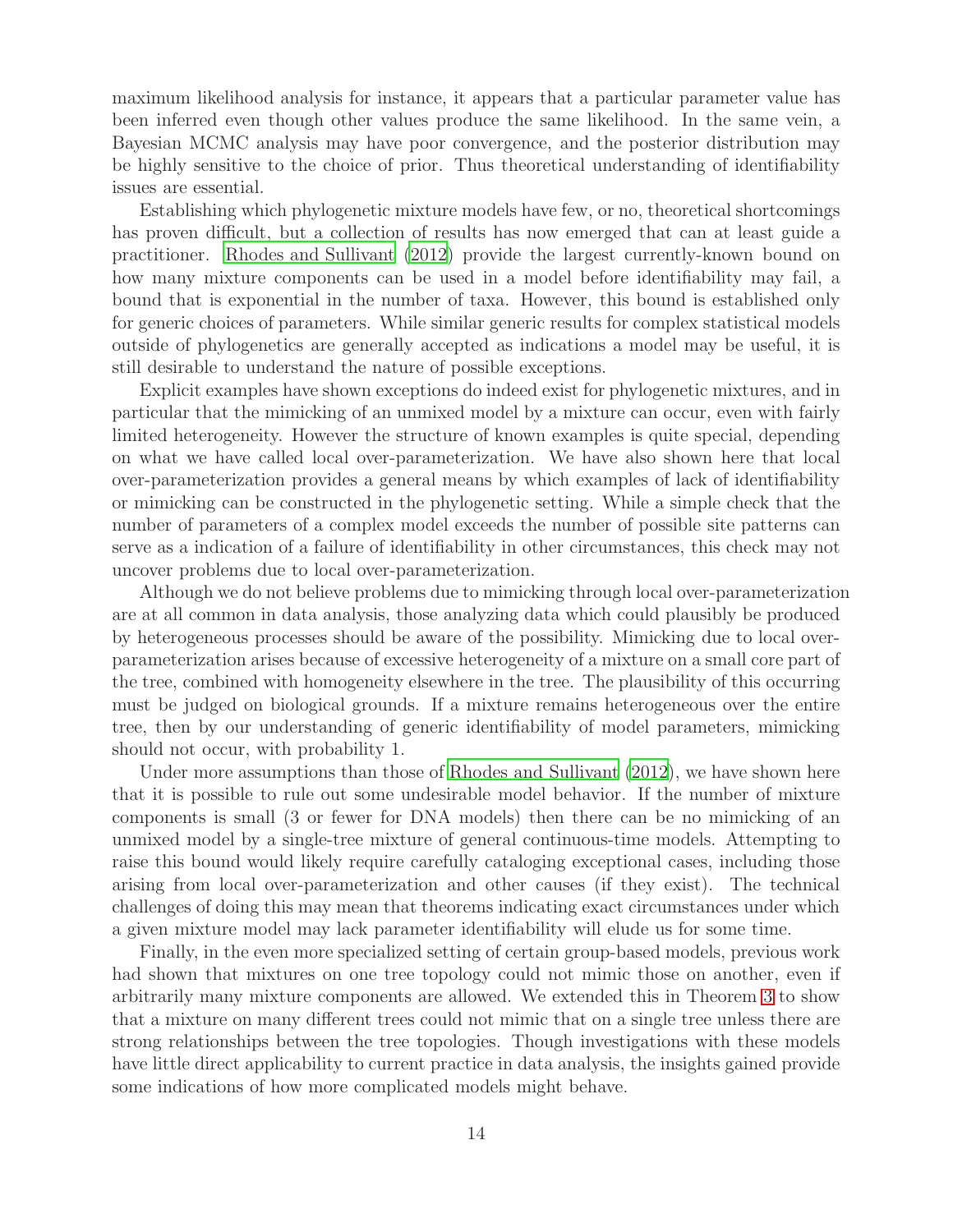## Funding

The work of Elizabeth Allman and John Rhodes is supported by the U.S. National Science Foundation (DMS 0714830), and that of Seth Sullivant by the David and Lucille Packard Foundation and the U.S. National Science Foundation (DMS 0954865).

#### Acknowledgements

This work was begun at the Institut Mittag-Leffler, during its Spring 2011 program 'Algebraic Geometry with a View Towards Applications.' The authors thank the Institute and program organizers for both support and hospitality.

## **REFERENCES**

- <span id="page-14-1"></span>Allman, E. S., C. Ané, and J. A. Rhodes. 2008. Identifiability of a Markovian model of molecular evolution with gamma-distributed rates. Adv. in Appl. Probab. 40:229–249.
- <span id="page-14-4"></span>Allman, E. S., S. Petrović, J. A. Rhodes, and S. Sullivant. 2011. Identifiability of two-tree mixtures for group-based models. IEEE/ACM Trans. Comput. Biol. Bioinformatics 8:710– 722.
- <span id="page-14-3"></span>Allman, E. S. and J. A. Rhodes. 2006. The identifiability of tree topology for phylogenetic models, including covarion and mixture models. J. Comput. Biol. 13:1101–1113.
- <span id="page-14-5"></span>Cavender, J. A. and J. Felsenstein. 1987. Invariants of phylogenies in a simple case with discrete states. J. of Class. 4:57–71.
- <span id="page-14-0"></span>Chai, J. and E. A. Housworth. 2011. On Rogers's Proof of Identifiability for the GTR + Gamma + I Model. Syst. Biol. 60:713–718.
- <span id="page-14-8"></span>Eriksson, N. 2005. Tree construction using singular value decomposition. Pages 347–358 in Algebraic Statistics for Computational Biology. Cambridge Univ. Press, New York.
- <span id="page-14-2"></span>Evans, J. and J. Sullivan. 2012. Generalized mixture models for molecular phylogenetic estimation. Syst.Biol. 61:12–21.
- <span id="page-14-10"></span>Evans, S. N. and T. P. Speed. 1993. Invariants of some probability models used in phylogenetic inference. Ann. Statist. 21:355–377.
- <span id="page-14-6"></span>Galtier, N. and M. Gouy. 1998. Inferring pattern and process: Maximum-likelihood implementation of a nonhomogeneous model of DNA sequence evolution for phylogenetic analysis. Mol. Biol. Evol. 15:871–879.
- <span id="page-14-9"></span>Hendy, M. D. 1989. The relationship between simple evolutionary tree models and observable sequence data. Systematic Zoology 38:310–321.
- <span id="page-14-7"></span>Huelsenbeck, J. P. 1995. Performance of phylogenetic methods in simulation. Syst. Biol. 44:17–48.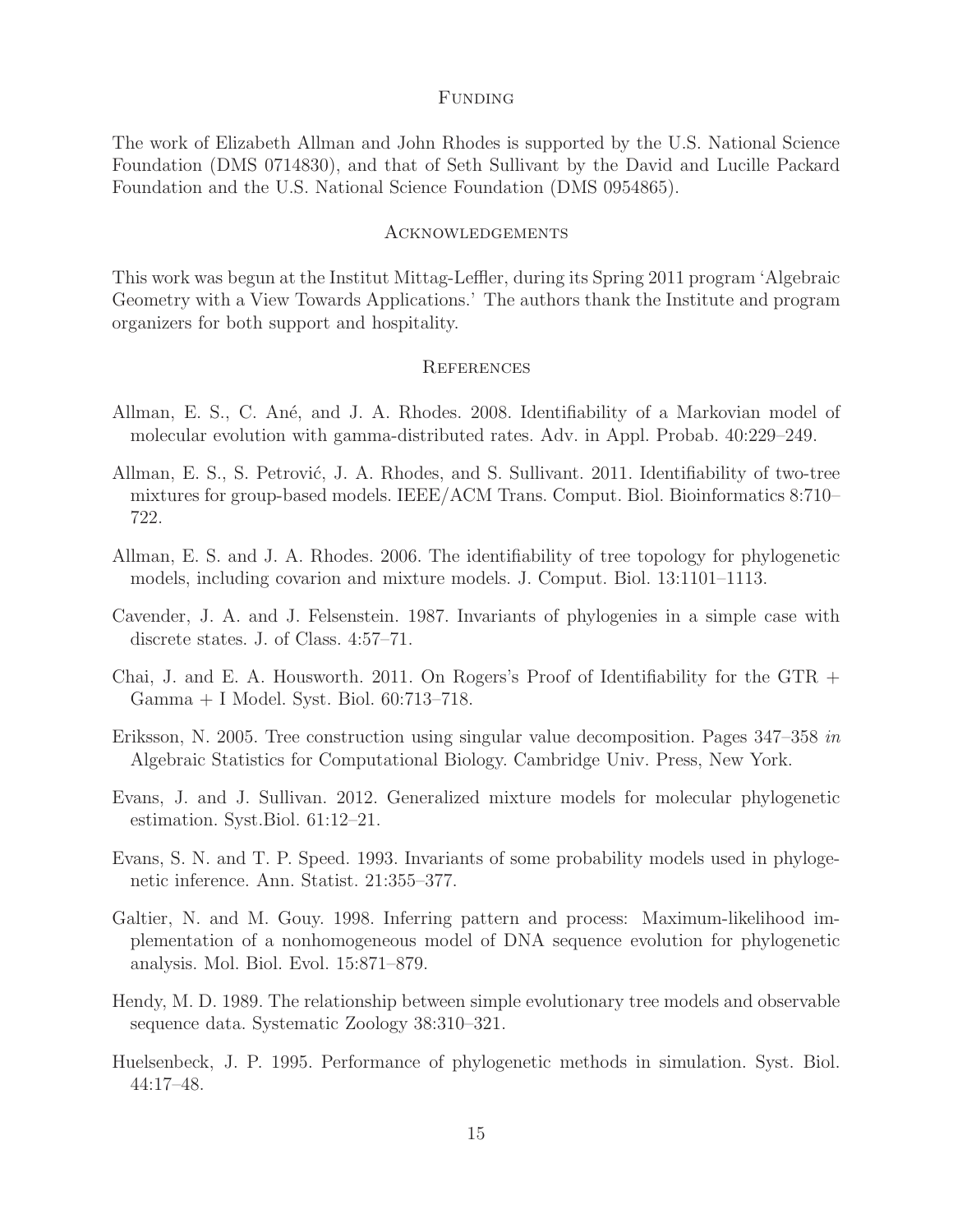- <span id="page-15-13"></span>Huelsenbeck, J. P. and M. A. Suchard. 2007. A nonparametric method for accommodating and testing across-site rate variation. Syst. Biol 56:975–987.
- <span id="page-15-6"></span>Kolaczkowski, B. and J. W. Thornton. 2004. Performance of maximum parsimony and likelihood phylogenetics when evolution is heteogeneous. Nature 431:980–984.
- <span id="page-15-14"></span>Le, S., N. Lartillot, and O. Gascuel. 2008. Phylogenetic mixture models for proteins. Phil. Trans. R. Soc. B. 363:3965–3976.
- <span id="page-15-9"></span>Matsen, F. A., E. Mossel, and M. Steel. 2008. Mixed-up trees: the structure of phylogenetic mixtures. Bull. Math. Biol. 70:1115–1139.
- <span id="page-15-0"></span>Matsen, F. A. and M. A. Steel. 2007. Phylogenetic mixtures on a single tree can mimic a tree of another topology. Syst. Biol. 56:767–775.
- <span id="page-15-7"></span>Mossel, E. and E. Vigoda. 2005. Phylogenetic MCMC algorithms are misleading on mixtures of trees. Science 309:2207–2209.
- <span id="page-15-8"></span>Mossel, E. and E. Vigoda. 2006. Limitations of Markov chain Monte Carlo algorithms for Bayesian inference of phylogeny. Ann. Appl. Probab. 16:2215–2234.
- <span id="page-15-11"></span>Pagel, M. and A. Meade. 2004. A phylogenetic mixture model for detecting patternheterogeneity in gene sequence or character-state data. Syst. Biol. 53:571–581.
- <span id="page-15-12"></span>Pagel, M. and A. Meade. 2005. Mixture models in phylogenetic inference. Pages 121–142 in Mathematics of Evolution and Phylogeny (O. Gascuel, ed.). Oxford University Press, Oxford.
- <span id="page-15-15"></span>Rhodes, J. A. and S. Sullivant. 2012. Identifiability of large phylogenetic mixture models. Bull. Math. Biol. 74:212–231.
- <span id="page-15-10"></span>Ronquist, F. R. and J. P. Huelsenbeck. 2003. MRBAYES 3: Bayesian phylogenetic inference under mixed models. Bioinformatics 19:1574–1575.
- <span id="page-15-2"></span>Steel, M. 2009. A basic limitation on inferring phylogenies by pairwise sequence comparisons. J. Theoret. Biol. 256:467–472.
- <span id="page-15-5"></span>Steel, M. 2011. Can we avoid "SIN" in the house of "No Common Mechanism"? Syst. Biol. 60:96–109.
- <span id="page-15-3"></span>Steel, M., L. Szekely, and M. Hendy. 1994. Reconstructing trees when sequence sites evolve at variable rates. J. Comput. Biol. 1:153–163.
- <span id="page-15-4"></span>Tuffley, C. and M. Steel. 1997. Links between maximum likelihood and maximum parsimony under a simple model of site substitution. Bull. Math. Biol. 59:581–607.
- <span id="page-15-1"></span>Stefankovič, D. and E. Vigoda. 2007a. Phylogeny of mixture models: Robustness of maximum likelihood and non-identifiable distributions. J. Comput. Biol. 14:156–189.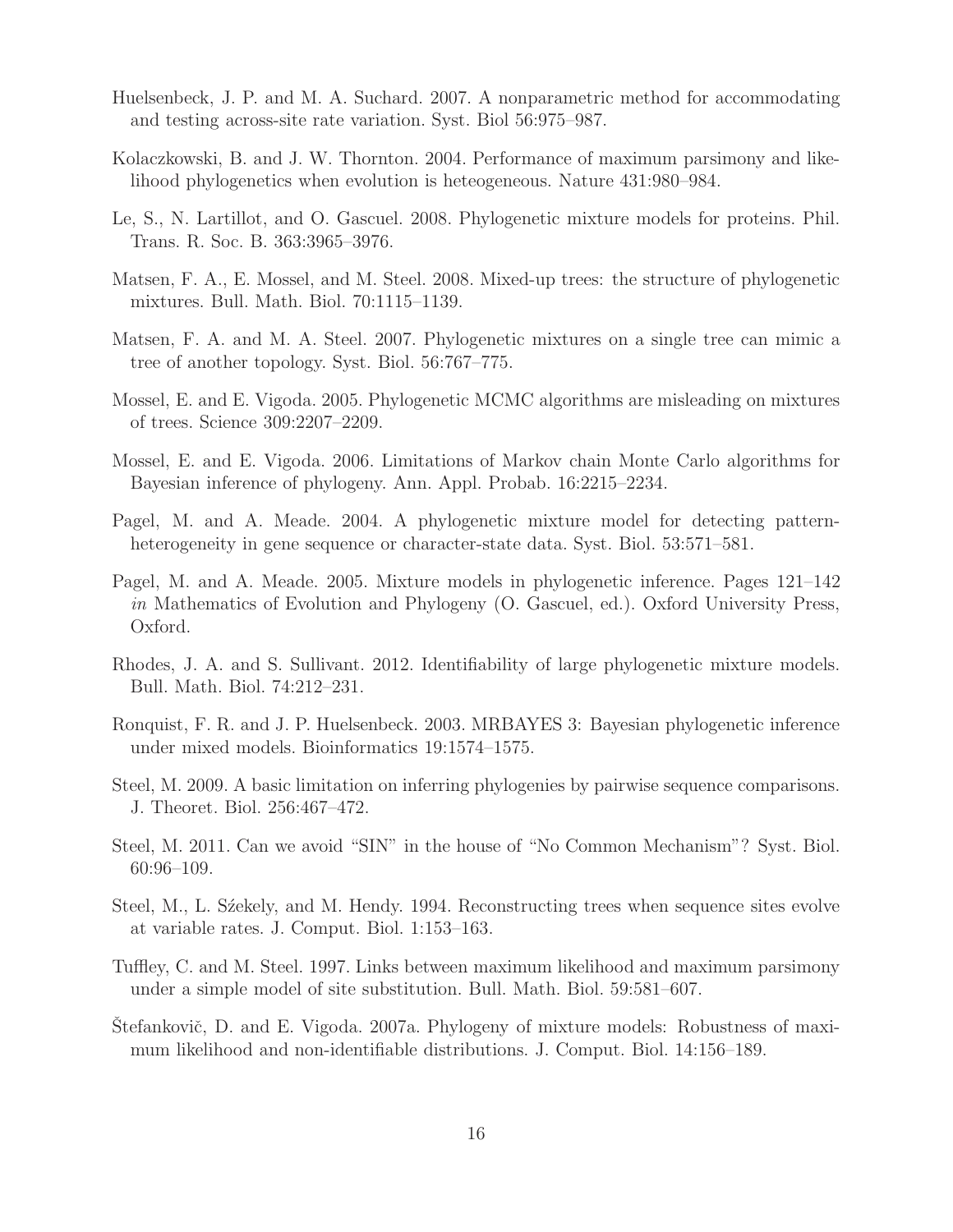- <span id="page-16-0"></span>Stefankovič, D. and E. Vigoda. 2007b. Pitfalls of heterogeneous processes for phylogenetic reconstruction. Syst. Biol. 56:113–124.
- <span id="page-16-1"></span>Wang, H. C., K. Li, E. Susko, and A. J. Roger. 2008. A class frequency mixture model that adjusts for site-specific amino acid frequencies and improves inference of protein phylogeny. BMC Evol Biol. 8:331.
- <span id="page-16-2"></span>Yang, Z. and D. Roberts. 1995. On the use of nucleic acid sequences to infer early branchings in the tree of life. Mol. Biol. Evol. 12:451–458.
- <span id="page-16-3"></span>Yap, V. and T. Speed. 2005. Rooting a phylogenetic tree with nonreversible substitution models. BMC Evol. Biol. 5:1–8.

## Appendix: Mathematical Arguments

To prove Theorem [1](#page-8-0) we first handle the special case of 4-leaf trees. We need the following definition.

**Definition.** If P is a probability distribution for a  $\kappa$ -state phylogenetic model on a n-taxon tree, we view it as an *n*-dimensional  $\kappa \times \kappa \times \cdots \times \kappa$  tensor, or array, of probabilities,  $P = (p_{i_1 i_2 \ldots i_n})$ , where the index  $i_l$  refers to the state at leaf l. Then given any bipartition of the leaves into non-empty subsets  $\{1, 2, \ldots, n\} = A \sqcup B$ , the A|B flattening of P is the  $\kappa^{|A|} \times \kappa^{|B|}$  matrix Flat<sub>A|B</sub> with the same entries as P but with rows indexed by state assignments to leaves in A, and columns indexed by state assignments to leaves in B.

<span id="page-16-5"></span>**Lemma 2.** Consider 4-leaf trees  $T_1$  with split 12|34, and  $T_2$  either the tree with split 13|24 or the star tree. Then the statement of Theorem [1](#page-8-0) holds. That is,  $\mathcal{M}_{\mathcal{T}} \cap \mathcal{M}_{\mathcal{S}}^+ = \emptyset$  unless  $T_2$ is the star tree.

*Proof.* Let p denote a probability distribution  $p \in \mathcal{M}_{\mathcal{T}}$ , which we consider as a 4-dimensional tensor. Consider the  $\{1,2\}|\{3,4\}$  flattening Flat<sub>12|34</sub> $(p)$ , which is a  $\kappa^2 \times \kappa^2$  matrix. From [Allman and Rhodes \(2006\)](#page-14-3) or [Eriksson \(2005](#page-14-8)) it is known that if  $p \in \mathcal{M}_{\mathcal{T}}$  then the rank of Flat<sub>12|34</sub> $(p)$  is at most  $\kappa(\kappa-1)$ .

On the other hand, if  $T_2 = 13|24$  and  $q \in \mathcal{M}_{\mathcal{S}}^+ = \mathcal{M}_{T_2}^+$ , then the matrix  $\text{Flat}_{12|34}(q)$  has a factorization as

<span id="page-16-4"></span>
$$
\mathrm{Flat}_{12|34}(q) = (M_1 \otimes M_2) \mathrm{diag}(N)(M_3 \otimes M_4) \tag{1}
$$

□

where  $M_i, 1 \leq i \leq 4$  are the transition matrices associated with the leaf edges in the tree, and  $N = \text{diag}(\boldsymbol{\pi})M_5$  where  $M_5$  is the transition matrix associated to the internal edge and we have assumed the tree root is at one end of that edge. Here  $\text{diag}(N)$  denotes a  $\kappa^2 \times \kappa^2$ diagonal matrix constructed with the entries of N on its diagonal in an appropriate order. By Lemma [1,](#page-6-0) all transition matrices for the model  $\mathcal{M}_{T_2}$  are nonsingular. Thus the  $\kappa^2 \times \kappa^2$ matrices  $M_1 \otimes M_2$  and  $M_3 \otimes M_4$  are nonsingular. Also by Lemma [1,](#page-6-0) for the open model  $\mathcal{M}_{T_2}^+$ , the matrix  $\text{diag}(N)$  is nonsingular since all the entries of  $\pi$  and  $M_5$  are nonzero. Thus if  $q \in \mathcal{M}_{T_2}^+$ , Flat<sub>12|34</sub> $(q)$  has rank  $\kappa^2$ .

If  $T_2$  is the star tree, then formula [\(1\)](#page-16-4) still holds if one sets  $M_5 = I$ . In this case the matrix diag(N) is singular, and the rank of  $\text{Flat}_{12|34}(q)$  is  $\kappa$ .

These conditions on the rank of  $Flat_{12|34}(q)$  now imply the desired conclusion.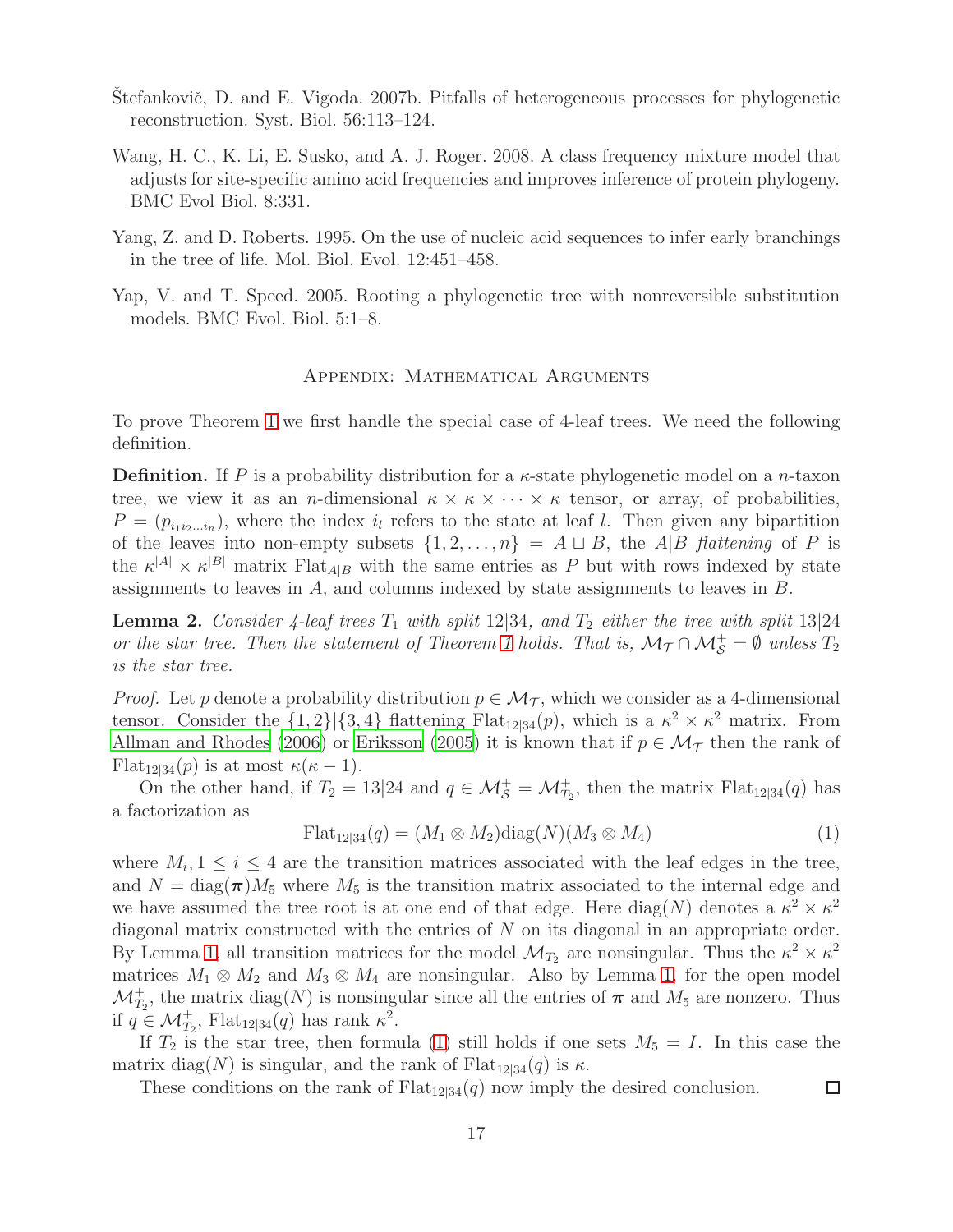*Proof of Theorem [1.](#page-8-0)* If  $T_1$  is a refinement of  $T_2$ , then one checks that  $\mathcal{M}^+_S \subset \mathcal{M}_{\mathcal{T}}$ , by choosing the mixing weights as a standard unit vector, and setting edge lengths equal to zero on the edges appearing in  $T_1$  but not  $T_2$ .

So assume that  $T_1$  is not a refinement of  $T_2$ , yet  $\mathcal{M}_{\mathcal{T}} \cap \mathcal{M}_{\mathcal{S}}^+$  is non-empty. We may also assume that  $T_1$  is a binary tree, by passing to a refinement, as this only enlarges the mixture model. There exists a subset K of four taxa such that the induced quartet trees  $T_1|_K$  and  $T_2|_K$  are different. Marginalizing to K, since  $(\mathcal{M}_{\mathcal{T}})|_K = \mathcal{M}_{(\mathcal{T}|_K)}$  and  $(\mathcal{M}_{\mathcal{S}})|_K = \mathcal{M}_{(\mathcal{S}|_K)}$ , we have that  $\mathcal{M}_{(\mathcal{T}|_K)} \cap \mathcal{M}_{(\mathcal{S}|_K)}^+$  is non-empty.

Now, by Lemma [1](#page-6-0) the transition matrices that arise in the resulting quartet trees will be products of nonsingular matrices that either are the identity, or have all positive entries. Thus each quartet tree transition matrix is nonsingular and can have zero entries if, and only if, it is the product of identity matrices. We now apply Lemma [2](#page-16-5) to deduce that all the edge lengths along the internal edge of  $T_2|_K$  must be zero. But this contradicts the fact that we were working with the open model  $\mathcal{M}_{\mathcal{S}}^+$ .  $\Box$ 

To prove Theorem [3,](#page-12-0) we recall a number of results about the JC and K2P models, including their descriptions in Fourier coordinates, and properties of linear invariants/tests for these models.

The JC, K2P (and K3P) models are group-based models, with a special structure governed by the finite abelian group  $G = \mathbb{Z}_2 \times \mathbb{Z}_2$ . We associate nucleotides with elements of this group via

$$
A = (0,0), C = (0,1), G = (1,0), T = (1,1).
$$

The discrete Fourier transform (also called Hadamard conjugation in this context) [\(Hendy,](#page-14-9) [1989;](#page-14-9) [Evans and Speed](#page-14-10), [1993\)](#page-14-10) is an invertible linear transformation that simplifies the parameterization of a group-based model. In Fourier coordinates,  $q_{g_1...g_n}$ , the parameterization is described as follows: To each of the tree T's splits  $A|B$  we associate a collection of parameters  $a_g^{A|B}$  where  $g \in G$ . Then

<span id="page-17-0"></span>
$$
q_{g_1\ldots g_n} = \begin{cases} \prod_{A|B} a_{\sum_{i\in A} g_i}^{A|B} & \text{if } \sum g_i = 0\\ 0 & \text{otherwise.} \end{cases}
$$
 (2)

<span id="page-17-1"></span>**Proposition 3.** Suppose that a transition matrix has the form  $exp(Qt)$  where Q is a rate matrix for a  $\mathbb{Z}_2 \times \mathbb{Z}_2$  group-based model,  $t > 0$ , and Q defines an irreducible Markov chain. Then the Fourier parameters satisfy the constraints:

$$
a_A^{A|B} = 1,
$$
  
\n
$$
a_C^{A|B} \ge a_G^{A|B} a_T^{A|B},
$$
  
\n
$$
a_G^{A|B} \ge a_C^{A|B} a_T^{A|B},
$$
  
\n
$$
a_T^{A|B} \ge a_C^{A|B} a_G^{A|B},
$$

with  $a_C^{A|B}$  $_{C}^{A|B}, a_{G}^{A|B}, a_{T}^{A|B} \in (0,1)$ . When  $t = 0$ , all parameters equal 1.

Additionally, under the K2P model,  $a_G^{A|B} = a_T^{A|B}$  $A|B \over T$ , and under the JC model  $a_C^{A|B} = a_G^{A|B} =$  $a_T^{A|B}$  $T^{\mid D}$  .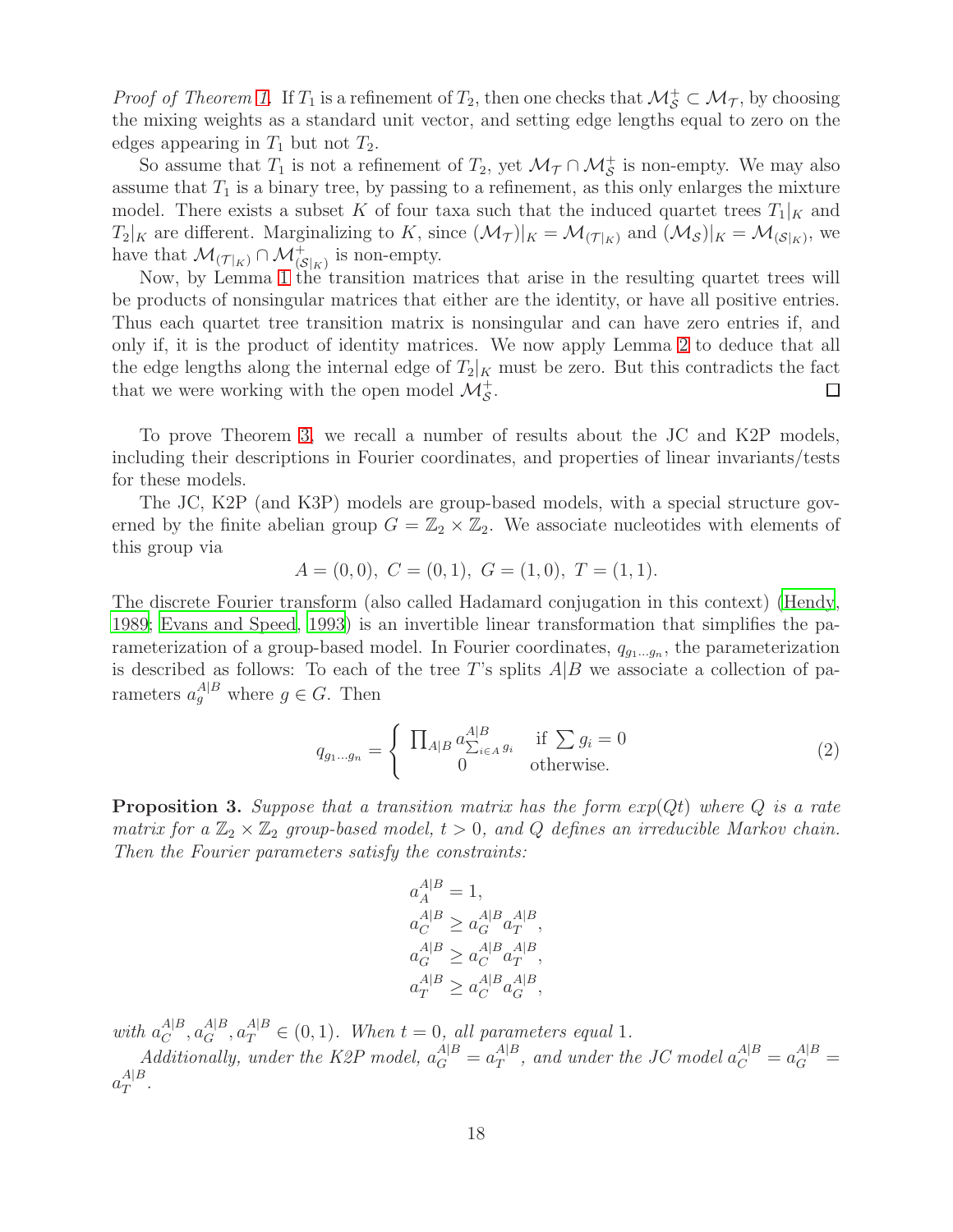*Proof.* Let Q be a rate matrix of K3P format and H the associated  $4 \times 4$  Hadamard matrix, that is, for some  $\alpha, \beta, \gamma \geq 0$ ,  $\delta = -\alpha - \beta - \gamma$ ,

$$
Q = \begin{bmatrix} \delta & \alpha & \beta & \gamma \\ \alpha & \delta & \gamma & \beta \\ \beta & \gamma & \delta & \alpha \\ \gamma & \beta & \alpha & \delta \end{bmatrix} \quad \text{and} \quad H = \begin{bmatrix} 1 & 1 & 1 & 1 \\ 1 & -1 & 1 & -1 \\ 1 & 1 & -1 & -1 \\ 1 & -1 & -1 & 1 \end{bmatrix}
$$

.

The Fourier coordinates for this model consist of the eigenvalues of the matrix  $\exp(Qt)$ . The matrix H consists of the eigenvectors of the matrix  $Q$ , and hence of  $exp(Qt)$ . We compute that  $H^{-1}QH$  is the diagonal matrix diag(0, -2( $\alpha + \gamma$ ), -2( $\beta + \gamma$ ), -2( $\alpha + \beta$ )). From this we deduce that the Fourier coordinates for this model are then

$$
a_A^{A|B} = 1
$$
,  $a_C^{A|B} = \exp(-2t(\alpha + \gamma))$ ,  $a_G^{A|B} = \exp(-2t(\beta + \gamma))$ ,  $a_T^{A|B} = \exp(-2t(\alpha + \beta))$ .

Since Q gives an irreducible Markov chain, at most one of  $\alpha, \beta$ , and  $\gamma$  can be zero, which implies that all of  $a_C^{A|B}$  $C^{A|B}, a_G^{A|B}, a_T^{A|B} < 1$  when  $t > 0$ . Furthermore, we see that the claimed inequalities hold, e.g.,

$$
a_C^{A|B} = \exp(-2t(\alpha + \gamma)) \ge \exp(-2t(\alpha + 2\beta + \gamma)) = a_G^{A|B} a_T^{A|B}.
$$

Note also that the K2P model consists of all rate matrices where  $\alpha = \gamma$ , which implies that  $a_G^{A|B} = a_T^{A|B}$  $T<sup>A|B</sup>$ , and the JC models consists of all rate matrices where  $\alpha = \beta = \gamma$ , which implies that  $a_C^{A|B} = a_G^{A|B} = a_T^{A|B}$  $T^{\mid D}$ .

<span id="page-18-0"></span>**Proposition 4.** Let  $T_1 = T_{12|34}$ ,  $T_2 = T_{13|24}$ , and  $T_3 = T_{14|23}$ . Then under the JC and K2P models, the polynomial

$$
l(q) = q_{GGGG} - q_{GGTT}
$$

satisfies the following properties:

- 1.  $l(q) = 0$  for all  $q \in \mathcal{M}_{T_1}$ ,
- 2.  $l(q) \geq 0$  for all  $q \in \mathcal{M}_{T_i}$ ,  $i = 2, 3$ ,
- 3.  $l(q) > 0$  for all  $q \in \mathcal{M}_{T_i}^+$ ,  $i = 2, 3$ , and
- 4. if  $q \in \mathcal{M}_{T_i}$ , for  $i = 2$  or 3, and  $l(q) = 0$ , then the branch length of the internal edge is zero.

*Proof.* To evaluate the polynomial  $l(q)$ , we substitute for q the parametric expressions given in equation [\(2\)](#page-17-0). Denoting parameters for trivial splits  $\{i\} | (\{1, 2, 3, 4\} \setminus \{i\})$  by  $a_g^i$ , for  $q \in \mathcal{M}_{T_1}$  we have

$$
l(q) = q_{GGGG} - q_{GGTT} = a_G^1 a_G^2 a_G^3 a_G^4 a_A^{12|34} - a_G^1 a_G^2 a_T^3 a_T^4 a_A^{12|34}.
$$

Since  $a_G^{A|B} = a_T^{A|B}$  $T<sup>A|B</sup>$  in the JC and K2P models, the first claim follows.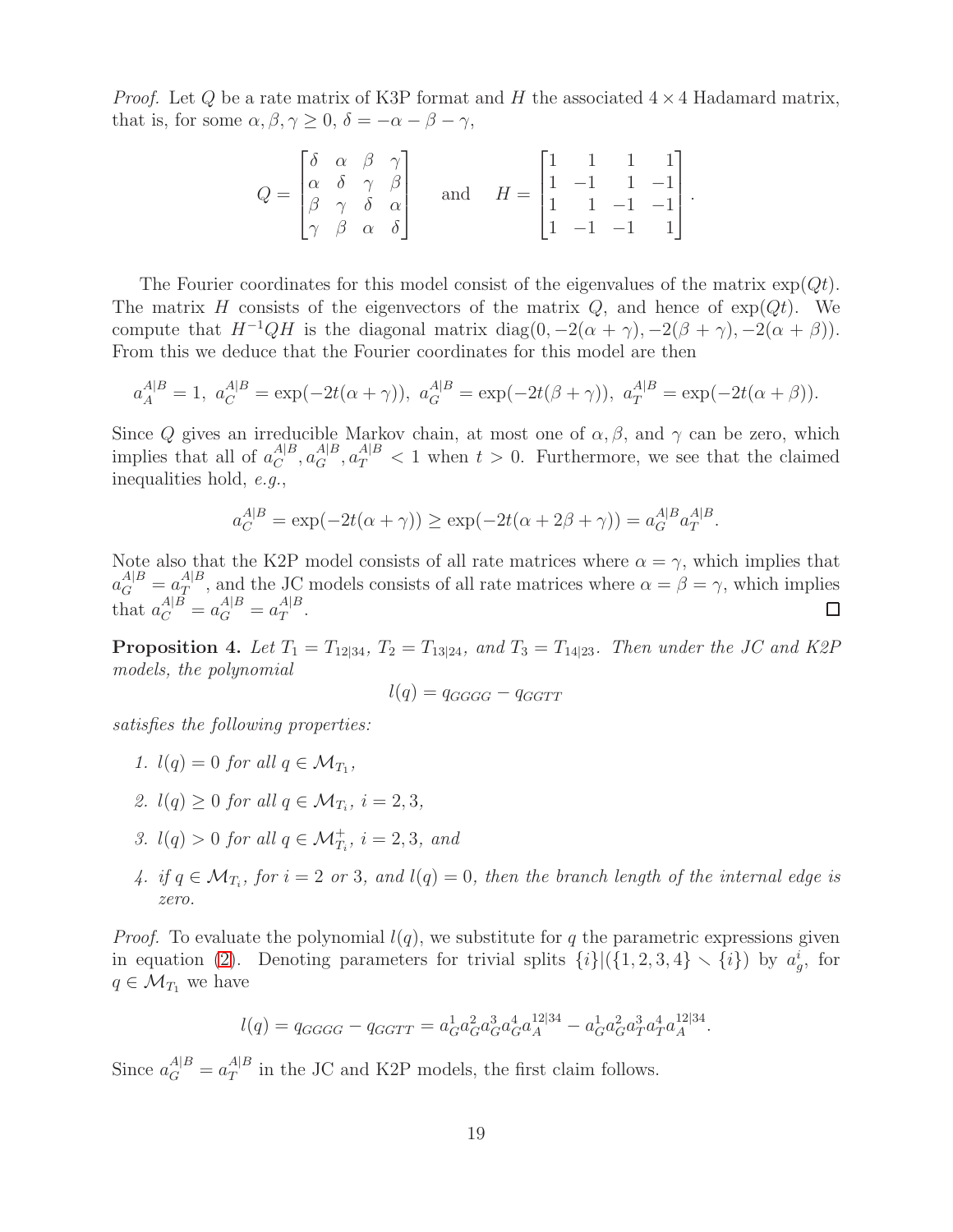If  $q \in \mathcal{M}_{T_2}$ , to establish the remaining claims note

$$
l(q) = q_{GGGG} - q_{GGTT} = a_G^1 a_G^2 a_G^3 a_G^4 a_A^{13|24} - a_G^1 a_G^2 a_T^3 a_T^4 a_C^{13|24}.
$$

Since  $a_G^{A|B} = a_T^{A|B}$  $T<sup>A|B</sup>$  for the JC and K2P models, and  $a_A^{13|24} = 1$ , this expression factors as

$$
l(q) = a_G^1 a_G^2 a_G^3 a_G^4 (1 - a_C^{13|24}).
$$

By Proposition [3](#page-17-1) all  $a_g^{A|B} \in (0,1]$ , so  $l(q) \geq 0$ . Moreover, if all branch lengths are strictly positive, so is  $l(q)$ . On the other hand, the only way this expression can equal zero with  $q \in \mathcal{M}_{T_2}$  is if  $a_C^{13|24} = 1$ . But then Proposition [3](#page-17-1) implies the length of the internal branch is zero.

Similar arguments show the claims for  $T_3$ .

*Proof of Theorem [3.](#page-12-0)* Let K be any four element subset of the taxa. If  $M_{\tau} \cap M_{\mathcal{S}}^+ \neq \emptyset$ , then when we marginalize to mixture models on the leaf set  $K$  the corresponding intersection is also non-empty. Since the claims of the theorem concern quartets, it suffices to restrict attention to the case of  $n = 4$  taxa.

First suppose that the tree  $T_1$  is fully-resolved. By symmetry we may assume it is  $T_{12|34}$ . By Proposition [4,](#page-18-0)  $l(q) = 0$  if  $q \in M_{T_{12|34}}$ , while  $l(q) > 0$  if  $q \in M^+_{T_{13|24}}$  or  $M^+_{T_{14|23}}$ . By the linearity of l, this implies  $l(q) = 0$  if  $q \in M_{\mathcal{S}}$ , while  $l(q) > 0$  for  $q \in M_{\mathcal{T}}^{++}$  provided  $\mathcal{T}$ contains at least one of the resolved trees  $T_{13|24}$  or  $T_{14|23}$ . This implies that if  $q \in M_S \cap M_T^{++}$ , then no quartet incompatible with tree  $T_1$  can appear among the trees of  $\mathcal{T}$ .

If  $T_1$  is the star tree, then from each of its three resolutions we obtain inequalities analogous to those for  $l(q)$ . These imply that  $\mathcal T$  can only contain star trees.

Finally, in the case that all  $T \in \mathcal{T}$  are binary and  $T_1 \notin \mathcal{T}$ , if  $q \in \mathcal{M}_{\mathcal{S}} \cap \mathcal{M}_{\mathcal{T}}^+$  then by replacing T by a subset T' we have  $q \in M_S \cap M_{\mathcal{T}}^{++}$ . From the argument above it follows that for all  $T \in \mathcal{T}'$  and all quartets  $K, T|_{K} = T_1|_{K}$ . Thus we obtain the contradiction that  $T = T_1$ , and conclude no such q exists.  $\Box$ 

*Proof of Theorem [4.](#page-12-1)* We first consider the case that T is a 3-leaf tree, and  $T_1$  and  $T_2$  are two of its contractions where one leaf has become an internal vertex.

The model on a 3-leaf tree under the JC model has precisely 3 nontrivial Fourier parameters, one per edge. We set the parameterization of that model, with edge parameters  $a, b, c \in (0, 1]$ , equal to the one for the mixture on  $T_1$  and  $T_2$ , with edge parameters  $d, e$ and f, g respectively, and mixing parameter  $\pi$ . This gives us, for fixed a, b, c, the following system of 4 equations in 5 unknowns:

$$
ab = (1 - \pi)d + \pi f,
$$
  
\n
$$
ac = (1 - \pi)de + \pi g,
$$
  
\n
$$
bc = (1 - \pi)e + \pi fg,
$$
  
\n
$$
abc = (1 - \pi)de + \pi fg.
$$

It is not difficult to see that the values

<span id="page-19-0"></span>
$$
d = 0, e = bc, f = b, g = c, \pi = a
$$
\n(3)

□